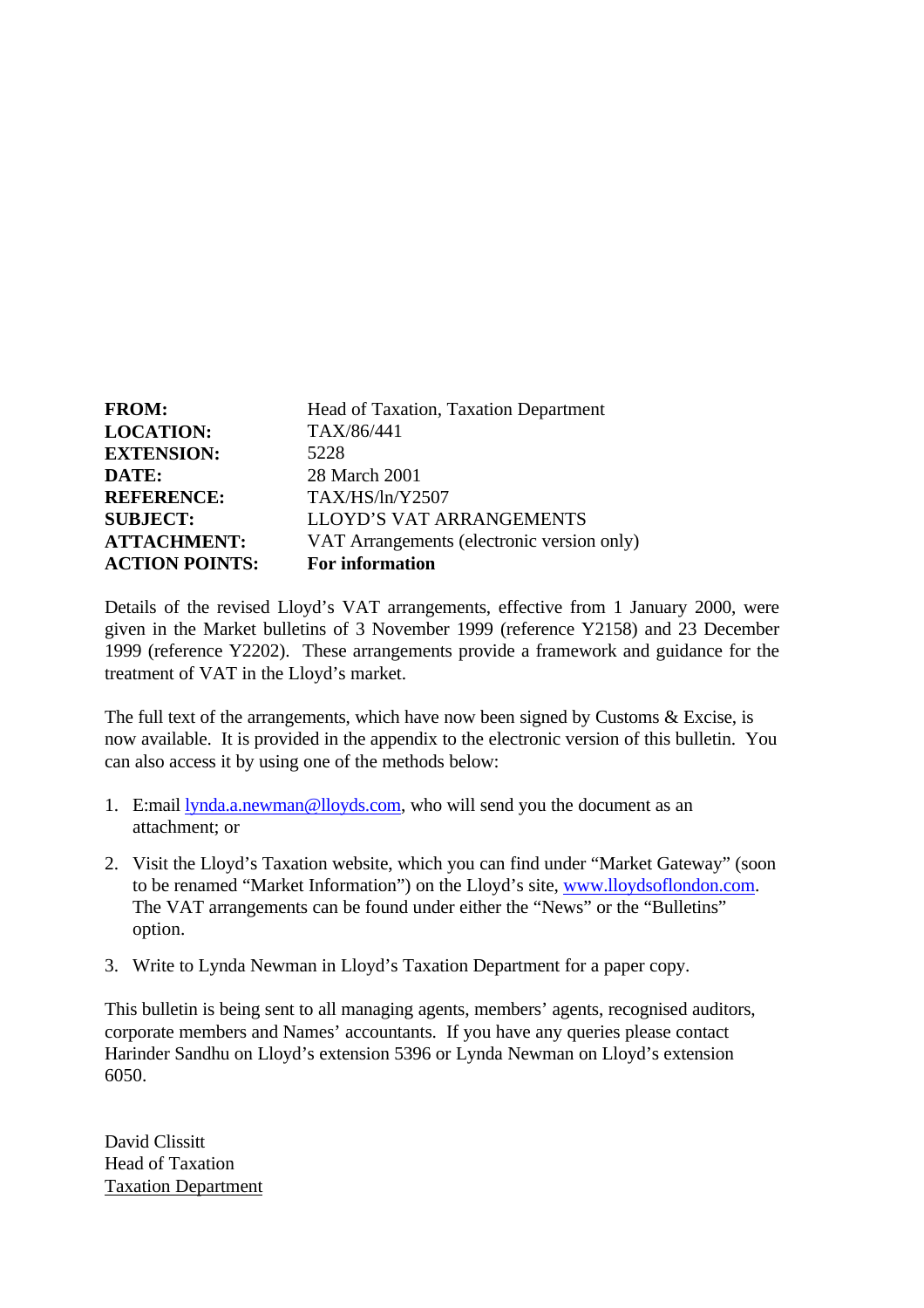**Appendix**

# **LLOYD'S VAT ARRANGEMENTS**

 **ARRANGEMENTS EFFECTIVE FROM 1 JANUARY 2000**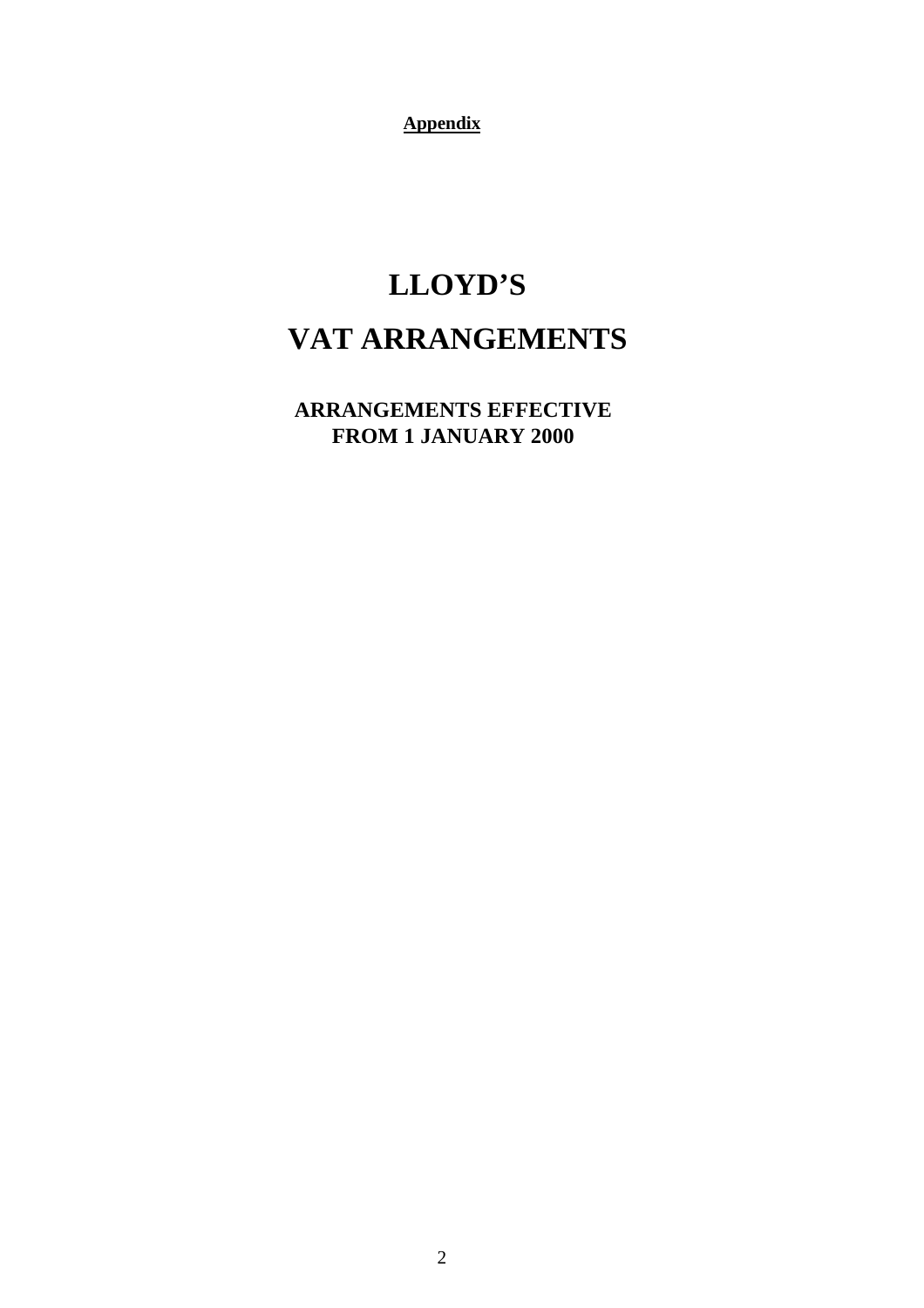# **CONTENTS**

# 1. **INTRODUCTION**

# 2. **SCOPE OF ARRANGEMENTS**

- 2.1 Entities covered
- 2.2 Entities excluded

## 3. **REGISTRATION**

- 3.1 Entities entitled to register in respect of insurance market activities
- 3.2 Members entitled to register in respect of activities other than underwriting
- 3.3 VAT returns
- 3.4 Corporate members or SLPs owning 100% of a syndicate's capacity<br>3.5 Corporate members and VAT groups
- 3.5 Corporate members and VAT groups
- 3.6 Syndicate registrations
- 3.7 Syndicates that have ceased to underwrite

# 4. **OUTPUTS**

- 4.1 Introduction
- 4.2 Outputs value
- 4.3 Value of premiums processed through LPSO
- 4.4 Syndicates
- 4.5 Managing agents
- 4.6 Members' agents
- 4.7 Lloyd's advisors
- 4.8 Mixed agents
- 4.9 Corporate members
- 4.10 Scottish Limited Partnerships
- 4.11 Natural members

# 5. **LIABILITY OF SUPPLIES**

- 5.1 Liability to be determined by VAT legislation in force
- 5.2 Members' agents services to 31 December 2000
- 5.3 Members' agents services from 1 January 2001

# 6. **ENTITLEMENT TO INPUT TAX RECOVERY ON UNDERWRITING RELATED ACTIVITIES**

- 6.1 Syndicates
- 6.2 Managing agents
- 6.3 Members' agents to 31 December 2000
- 6.4 Members' agents from 1 January 2001
- 6.5 Lloyd's advisors
- 6.6 Mixed agents
- 6.7 Corporate members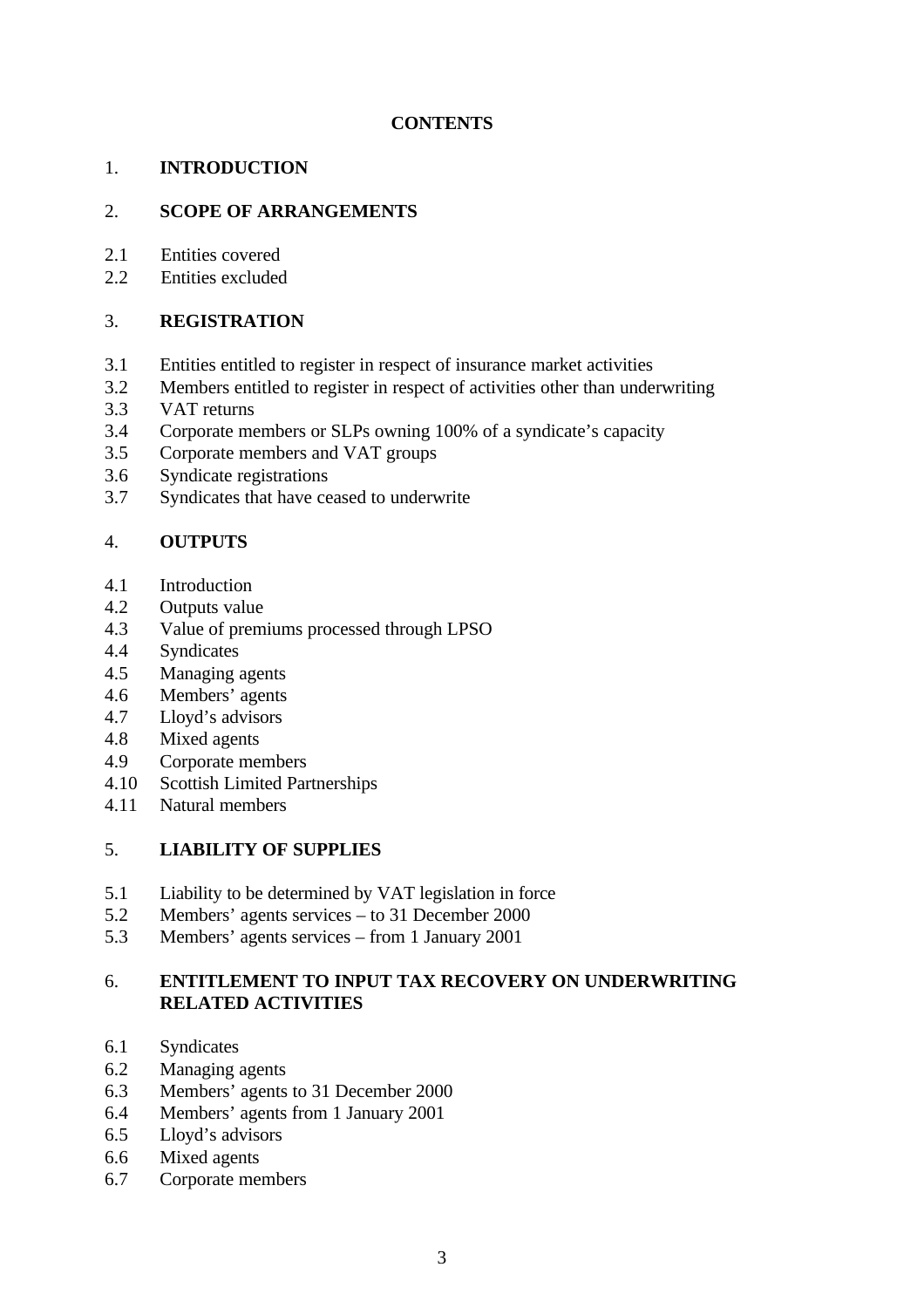- 6.8 Scottish Limited Partnerships
- 6.9 Natural members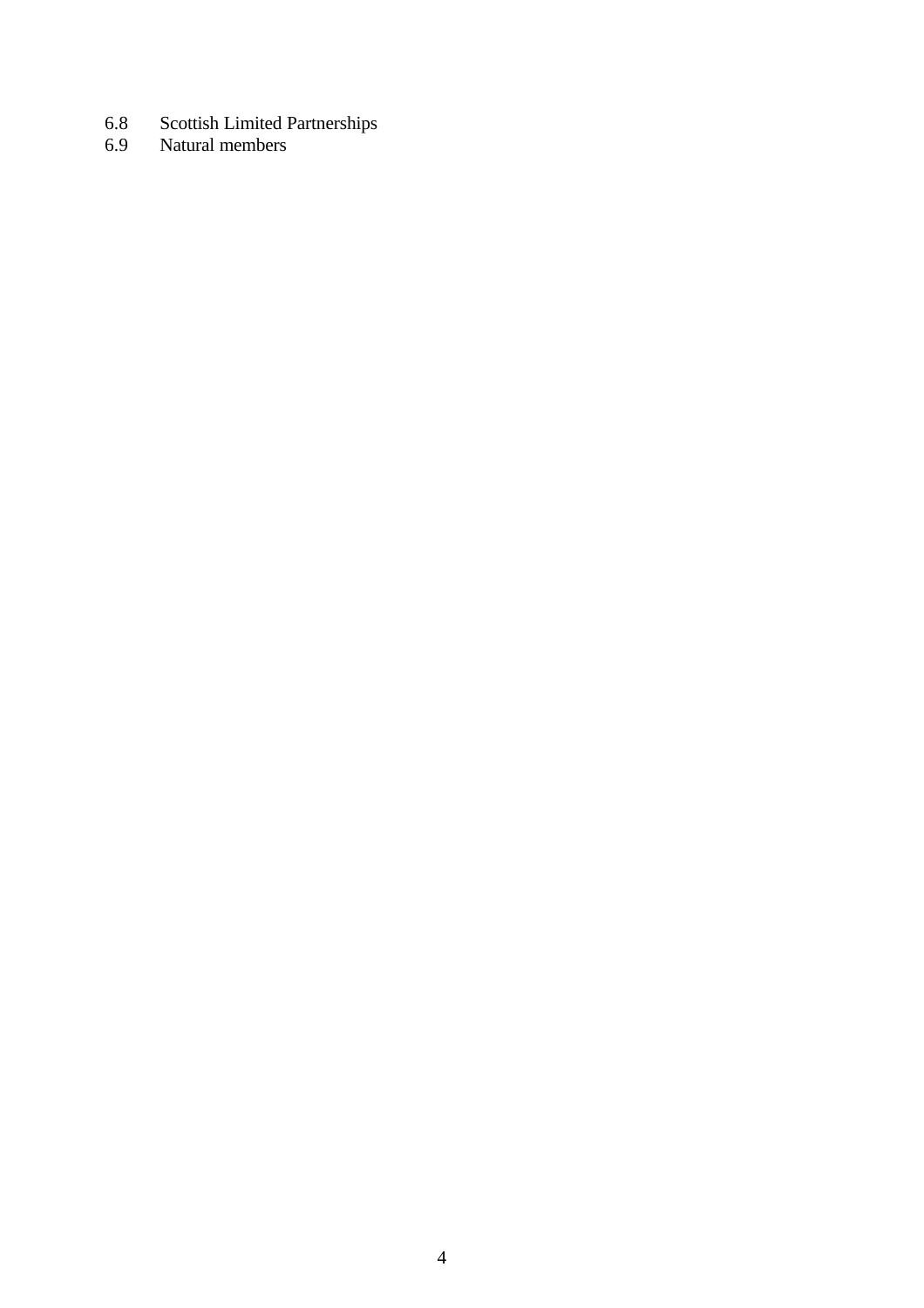# 7. **PARTIAL EXEMPTION**

- 7.1 Registrations making taxable and/or specified supplies
- 7.2 Input tax
- 7.3 Investment activities agreed as a separate sector
- 7.4 Syndicates
- 7.5 Managing agents
- 7.6 Members' agents
- 7.7 Lloyd's advisors
- 7.8 Mixed agents
- 7.9 Corporate members
- 7.10 Scottish Limited Partnerships
- 7.11 Natural members

# 8. **GLOBAL MARKET RATE (GMR)**

- 8.1 Calculation of GMR
- 8.2 Method of calculation

# 9. **INPUT TAX – ALTERNATIVE EVIDENCE**

- 9.1 Input tax claims expenses
- 9.2 Information contained within the Underwriters Signing Message
- 9.3 Invoices

# 10. **IMPORTED SERVICES**

- 10.1 LeBoeuf Lamb Greene & MacRae
- 10.2 Gross net claims
- 10.3 Claims services subject to reverse charge procedure
- 10.4 Syndicates to apply percentage gross net claims figures
- 10.5 Tax point

# 11. **GENERAL**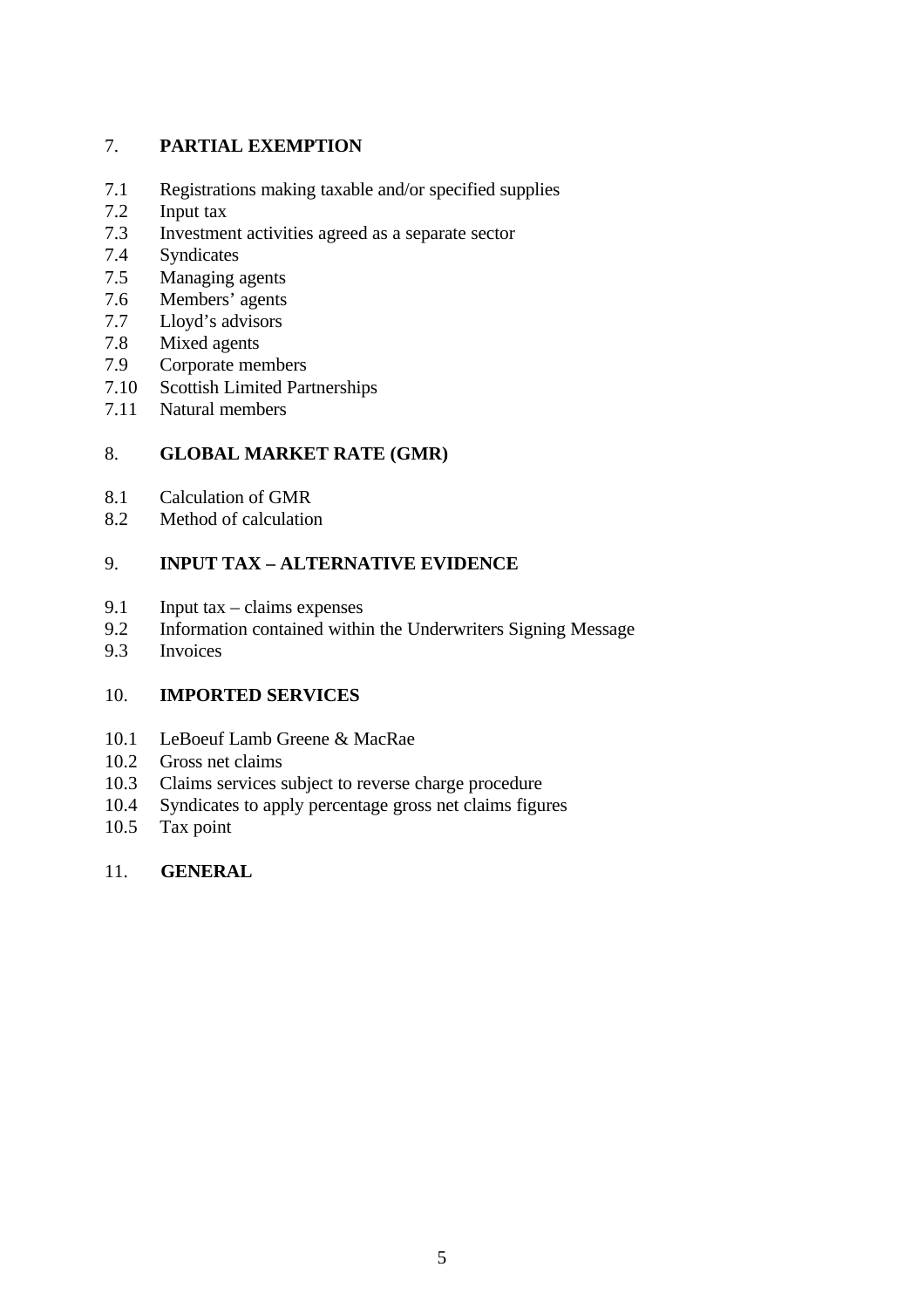#### 1. **INTRODUCTION**

This document sets out administrative arrangements for operating VAT within the Lloyd's market. It was drawn up following an extensive review of the previous Lloyd's VAT Arrangements, which dated back to 1985 and a period of review and consultation with the Lloyd's market.

The Lloyd's VAT Arrangements set out in this document provide guidelines on the VAT registration and recovery treatment of entities operating within the Lloyd's market. They are intended to set out a minimum framework that Customs  $\&$ Excise expect to be adopted, together with some methodology for the supporting evidence. However, the VAT methodology that is contained in these arrangements is not intended to be prescriptive or exhaustive, and so each VAT registered entity will have to formulate and agree with Customs & Excise a VAT recovery method that is suitable for its own specific circumstances and activities.

This document records arrangements that came into effect on 1 January 2000, and which have already been communicated to entities in the Lloyd's market by way of meetings and bulletins.

In signing this agreement, Customs & Excise and the Corporation of Lloyd's underline the desirability and the benefit of the Lloyd's market's having a cohesive approach to VAT. However, these arrangements are subject to prevailing VAT law and are therefore without prejudice to the right of any entity to take an appeal to the VAT and Duties Tribunal on a matter of law.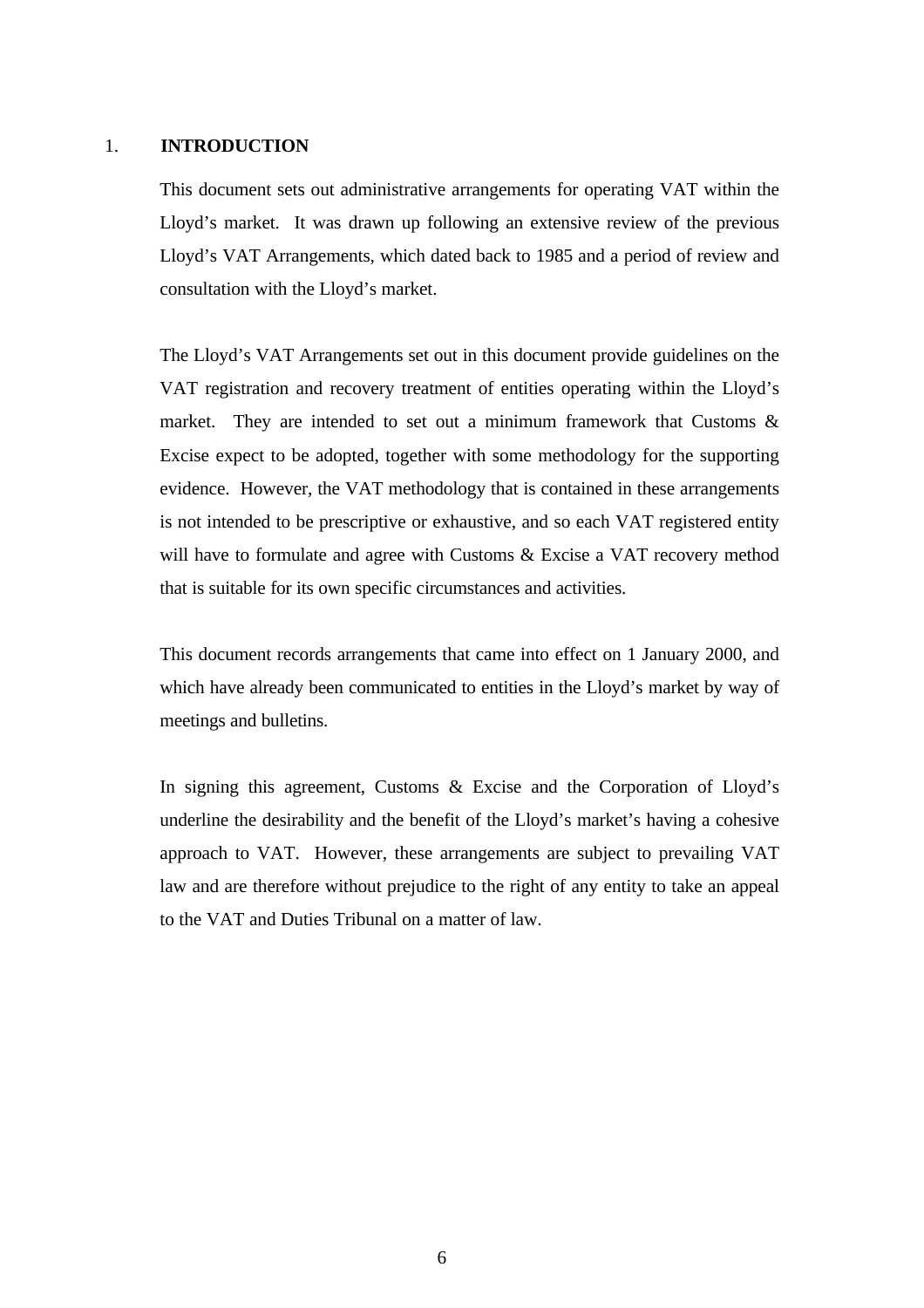# **2. SCOPE OF THE ARRANGEMENTS**

- 2.1 The arrangements are for the use of the following entities within the Lloyd's market:
	- Syndicates
	- Managing agents
	- Members' agents
	- Lloyd's advisors
	- Mixed agents
	- Corporate members of Lloyd's
	- Scottish Limited Partnerships (SLPs) which are members of Lloyd's
	- Natural members of Lloyd's.
- 2.2 The arrangements exclude all other entities.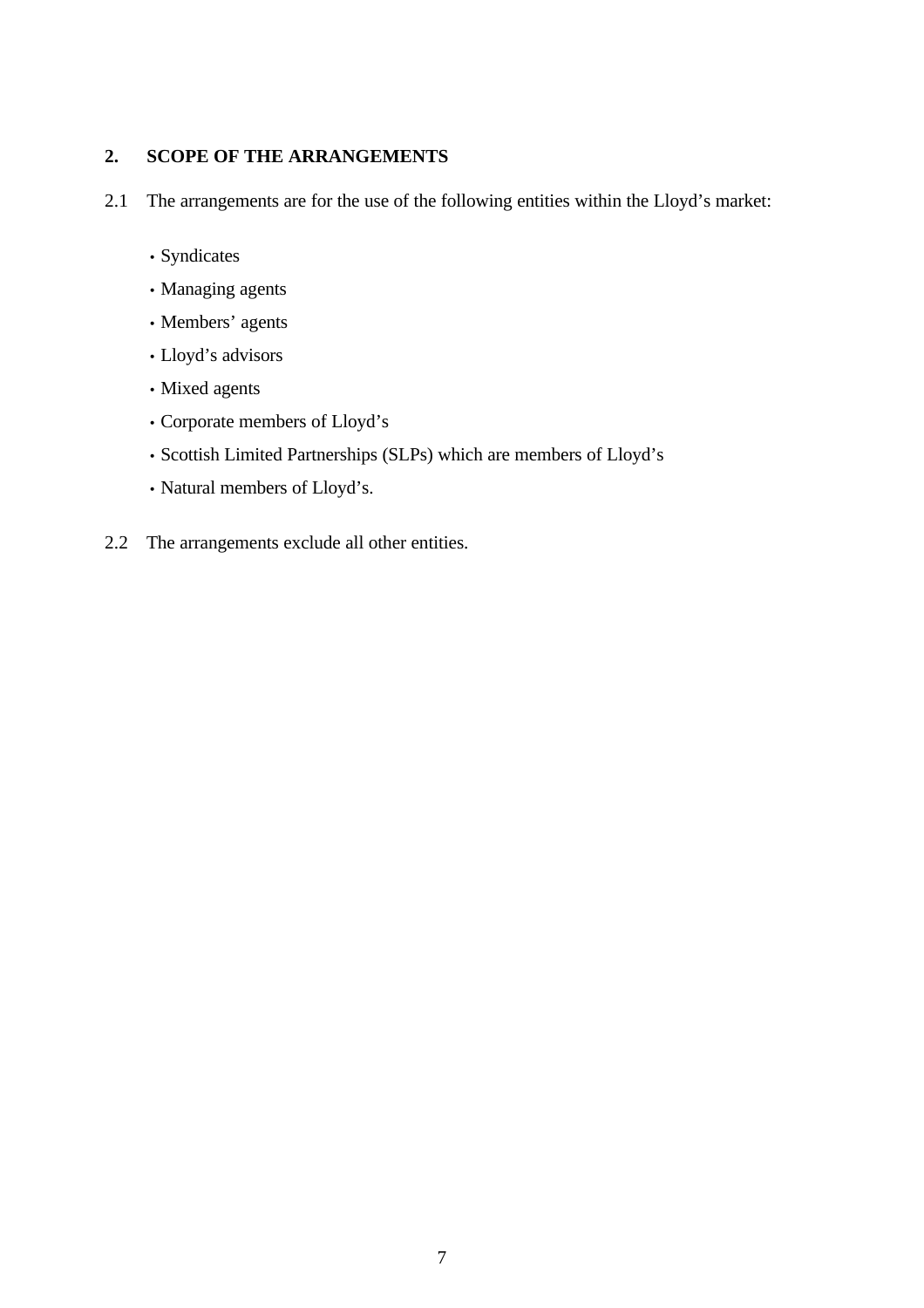# **3 REGISTRATION**

- 3.1 The following entities may register in their own right to account for VAT on their Lloyd's insurance market activities, subject to a requirement or entitlement to register:
	- Syndicates (a syndicate is an unincorporated association of the participating members)
	- Managing agents
	- Members' agents
	- Lloyd's advisors
	- Mixed agents
	- Corporate members (to the extent that para 3.4 applies)
	- SLPs (to the extent that para 3.4 applies)
- 3.2 The following members may register in their own right to account for VAT on activities other than insurance underwriting, subject to a requirement or entitlement to register for VAT:
	- Corporate members
	- SLPs
	- Natural members.

But see also paragraph 3.5 in relation to corporate members that are part of a group of companies.

- 3.3 Unless Customs & Excise have approved an application to render monthly returns, all registrations covered by these arrangements will render VAT returns on calendar quarters (stagger 1), that is March/June/Sept/Dec.
- 3.4 A corporate member or an SLP that has 100% of the underwriting capacity of a syndicate will be required to cancel the VAT registration of the syndicate as all the economic activities, including underwriting activities, are to be accounted for under the VAT registration of the corporate member or of the SLP. However, see also paragraph 3.5 in relation to corporate members that are part of groups of companies.
- 3.5 Whether or not a corporate member is required or permitted to register in its own right, a corporate member is eligible for membership of a VAT group, subject to the normal VAT grouping requirements being met. In the case where a corporate member has 100% of the underwriting capacity of a syndicate, and the VAT registration of the syndicate must be cancelled, the syndicate activities may be accounted for either under a single registration for the corporate member or under the registration of a VAT group of which it is a member.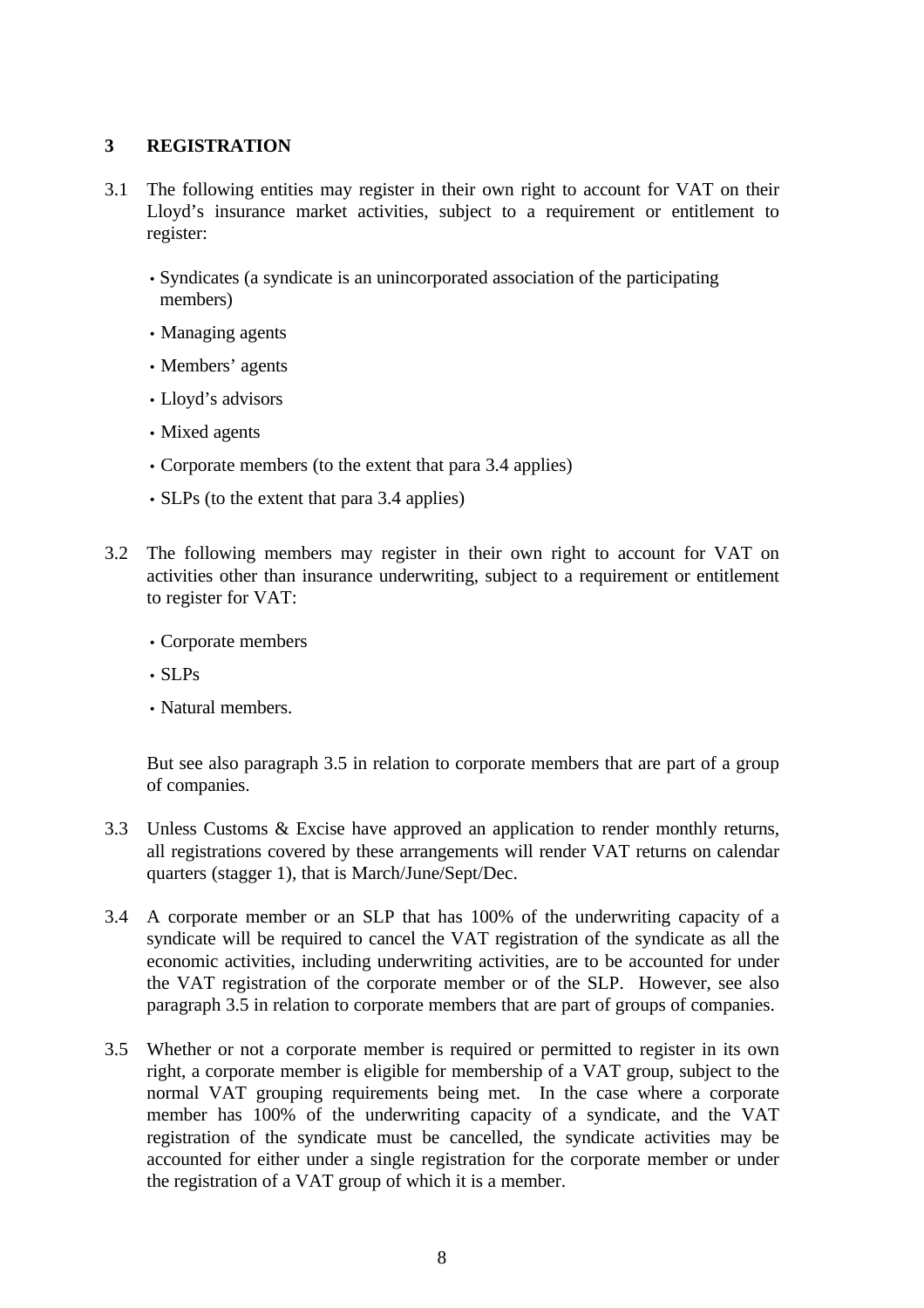- 3.6 Syndicates that are underwriting in the year 2000 or future years of account are entitled to register for VAT provided they do not write wholly EU business.
- 3.7 Syndicates that do not have a successor year of account at 31 December 1999 (that will not be underwriting for the 2000 year of account) will continue to be dealt with via the VAT registration of the managing agents. Subsequent to the 1999 year of account, syndicates that do not have a successor year of account can continue to be registered and will recover input tax at an average recovery rate calculated from the previous 3 years' underwriting premiums. For example, a syndicate that does not have a successor year of account to 2000 will have an average recovery rate based on the aggregate value of all premiums for the period from 1 January 1998 to 31 December 2000.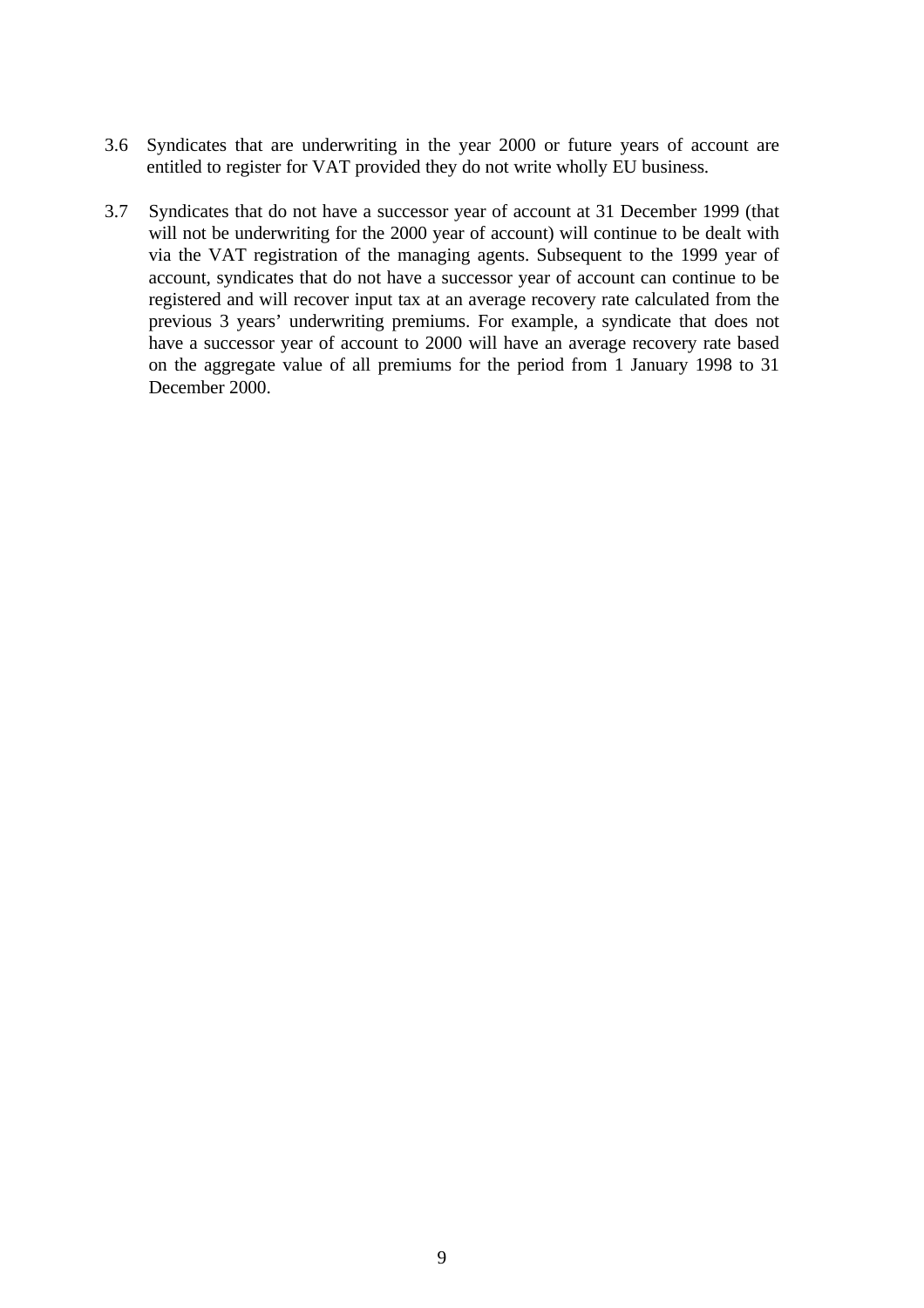# **4 OUTPUTS**

4.1 The outputs that will be declared by the entities within the scope of these arrangements for their activities at Lloyd's are described below. This is in addition to outputs that are derived from other activities.

#### 4.2 *Outputs value*

The value to be declared for a supply is the total consideration for that supply. The consideration for a supply of insurance is the gross premium, including Insurance Premium Tax (IPT) and any other fiscal charges or levies, that is payable by the insured, without any deductions. The consideration for a supply of reinsurance is the gross reinsurance premium less reinsurance commission and profit commission.

4.3 The value of insurance and reinsurance premiums processed through Lloyd's Policy Signing Office (LPSO) and notified to managing agents and syndicates will be calculated through a procedure agreed by the LPSO, to reflect the full consideration.

#### 4.4 *Syndicates*

The outputs to be declared are the total of the insurance and reinsurance premiums processed through LPSO and notified by them, plus any premiums not processed through the LPSO, such as UK motor business. The LPSO notification is evidence of the outputs processed through LPSO.

#### 4.5 *Managing Agents*

The outputs to be declared are the value of supplies (fees charged for services under the managing agents' contract) by the managing agents to the syndicates that they are authorised to manage plus any other supplies made by the agent. Throughout these arrangements the term "fees" includes profit commission.

#### 4.6 *Members' Agents*

The outputs to be declared are the value of supplies (fees charged to members under the Lloyd's members' agents' agreement) made to members, plus any other supplies made by the members' agent.

#### 4.7 *Lloyd's Advisors*

The outputs to be declared are the value of supplies made to corporate members, plus any other supplies made by the advisor.

#### 4.8 *Mixed Agents*

The outputs to be declared will be a combination of the managing agent supplies and the members' agent supplies, plus any other supplies made.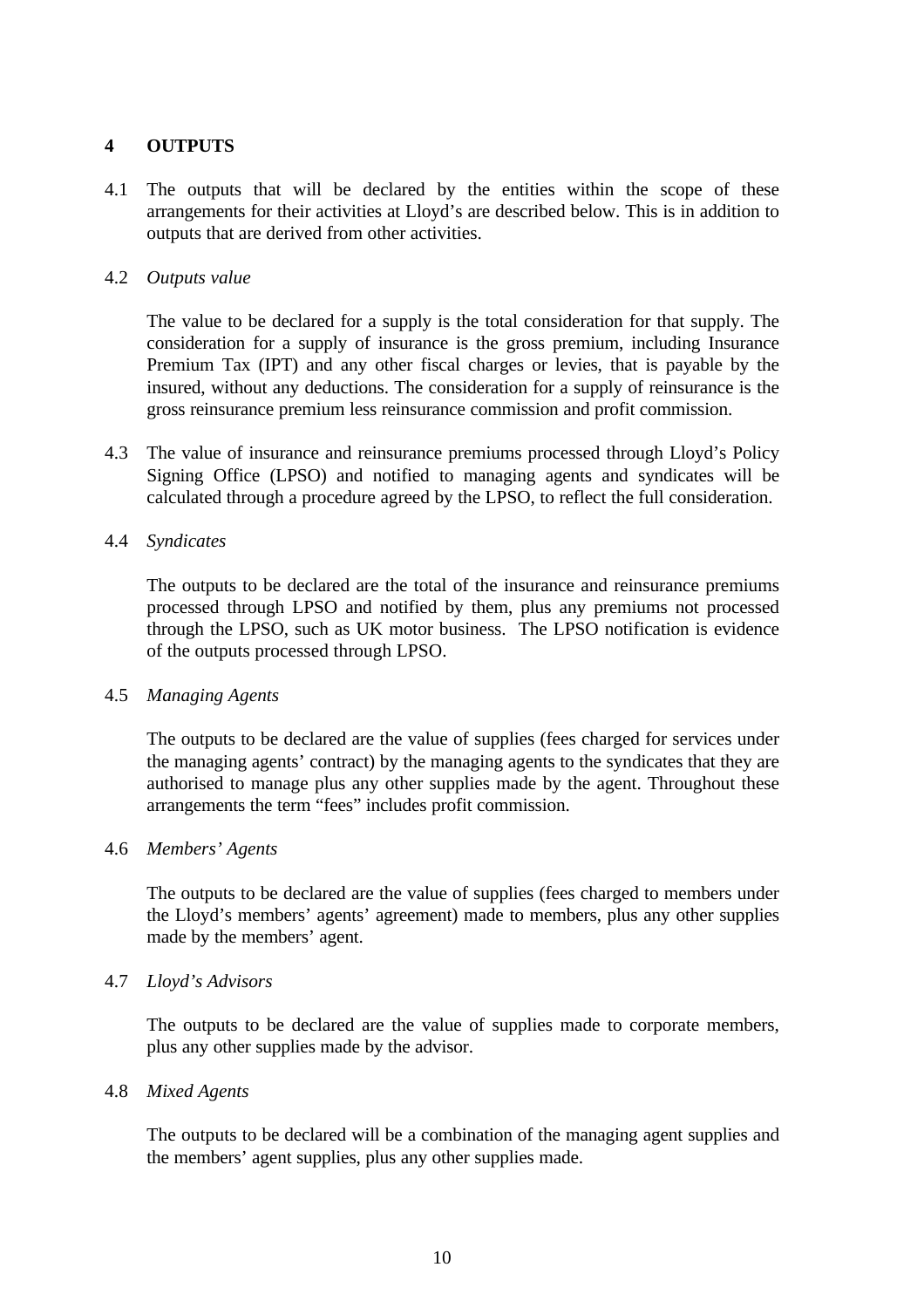## 4.9 *Corporate Members*

No outputs will be declared from the underwriting of insurance in the Lloyd's market as these are to be declared by the syndicate. The outputs to be declared will be those from other activities. Where, however, the corporate member has 100% of a syndicate, the outputs to be declared will include the underwriting of insurance in relation to the wholly-owned syndicate.

## 4.10 *SLPs*

No outputs will be declared from the underwriting of insurance in the Lloyd's market as these are to be declared by the syndicate. The outputs to be declared will be those from other activities. Where, however, the SLP has 100% of a syndicate, the outputs to be declared will include the underwriting of insurance in relation to the whollyowned syndicate.

#### 4.11 *Natural members*

No outputs will be declared from the underwriting of insurance in the Lloyd's market as these are to be declared by the syndicates. The outputs to be declared will be those from other activities.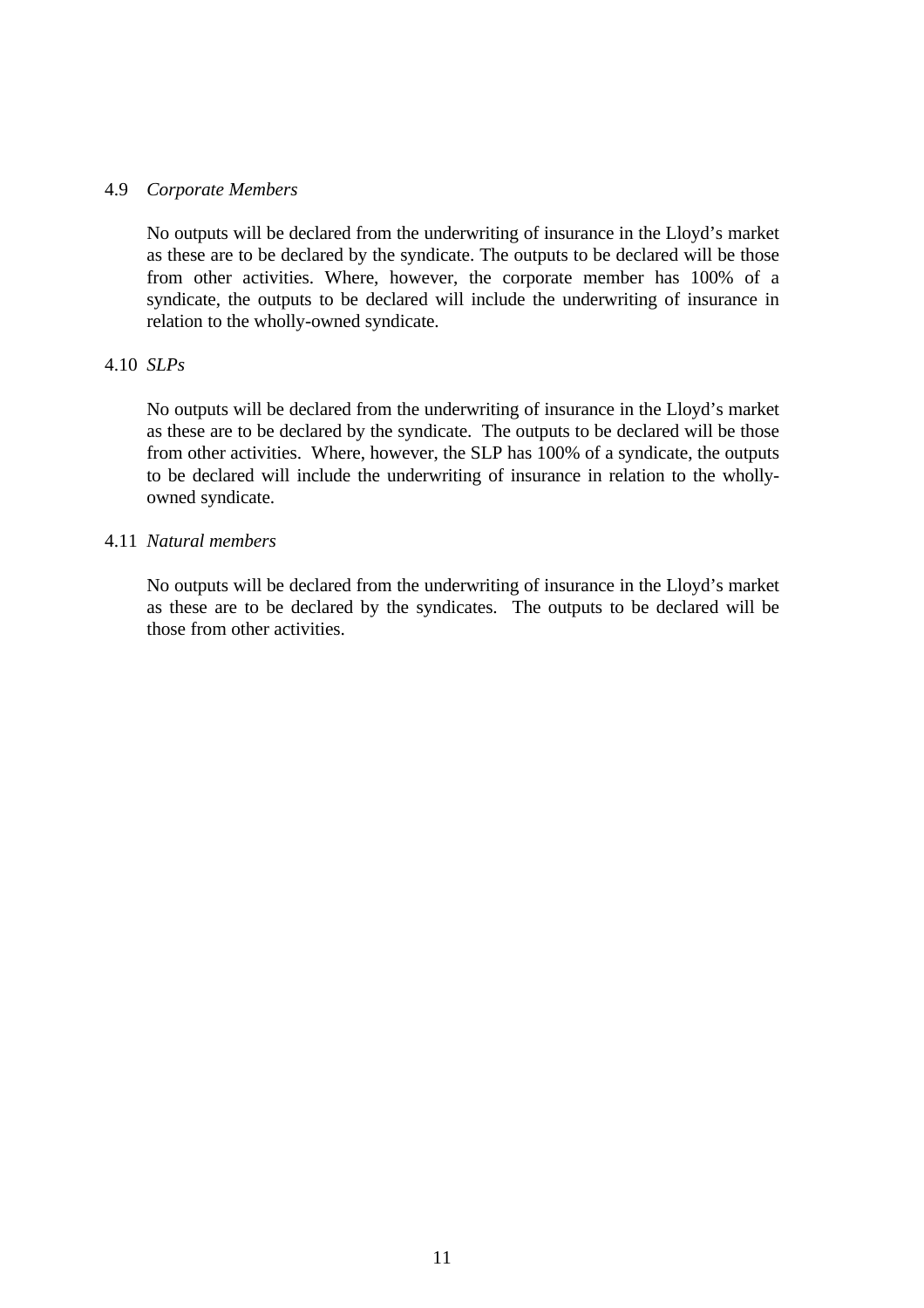# **5 LIABILITY OF SUPPLIES**

- 5.1 The liability of any supply will be determined by the VAT legislation in force at the time.
- 5.2 In 1999 Customs & Excise reviewed the VAT treatment of services supplied to members by members' agents under the Members' Agents' Agreement and by Lloyd's advisors who negotiate syndicate participations, and concluded that these services are not exempt under the terms of Item 4, Group 2, Schedule 9, VAT Act 1994. Customs have, however, said that they will deem such supplies to be exempt unless a tax point is on or after 1 January 2001. For the period from 1 January 2000 to 31 December 2000 input tax will be recoverable at the Global Market Rate. Lloyd's has not accepted Customs' ruling that these supplies are subject to VAT from 1 January 2001 onwards, and arrangements are being made to resolve this issue before the VAT and Duties Tribunal.
- 5.3 With effect from 1 January 2001, Customs will no longer deem services supplied to members by members' agents or by Lloyd's advisers mentioned in para 5.2 to be exempt from VAT. The liability of these supplies will be determined by the VAT legislation in force. If a Court or Tribunal subsequently holds that these supplies are exempt, any VAT that has been accounted for on these supplies should be recoverable via a procedure that will be notified at the time.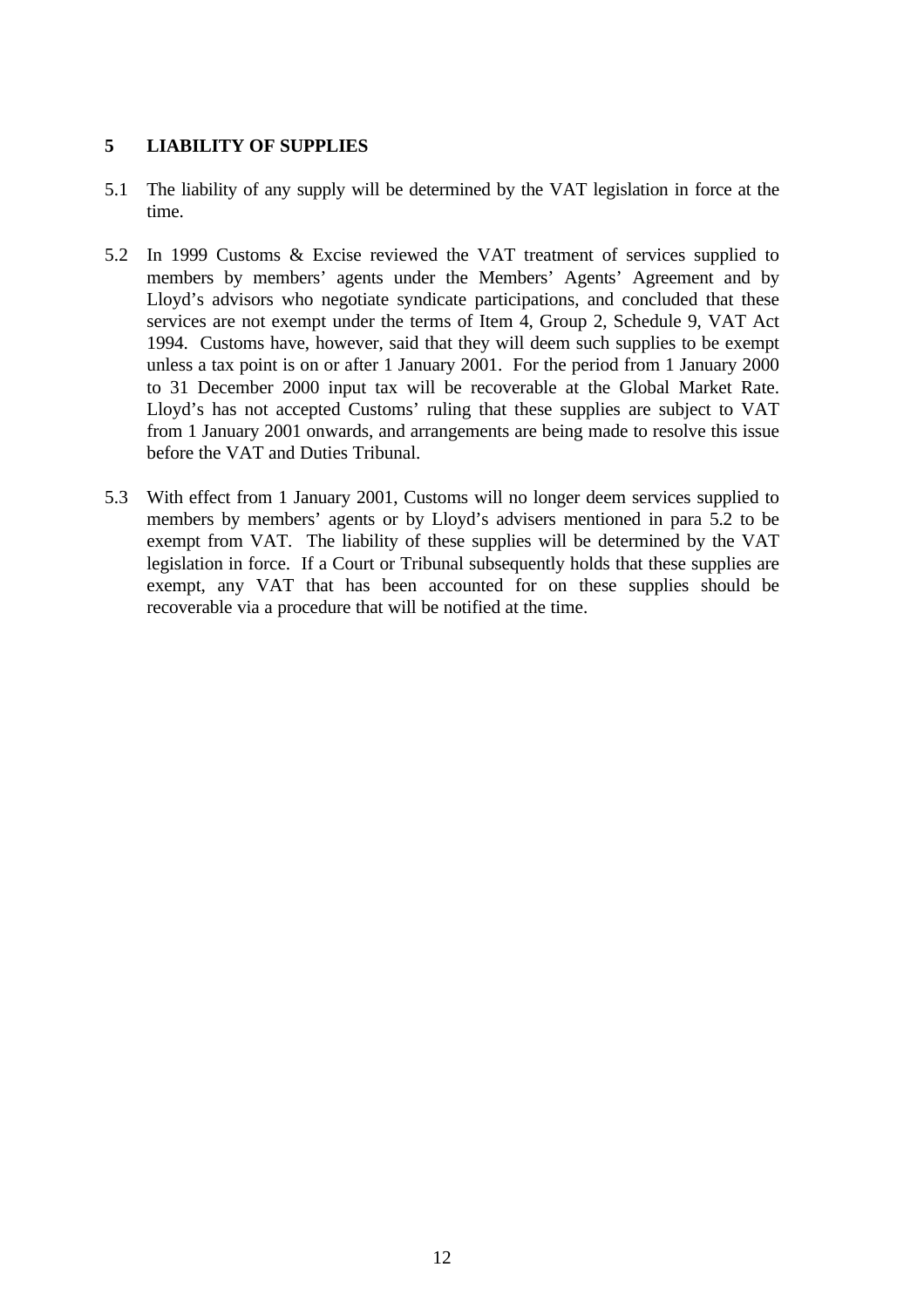## **6. ENTITLEMENT TO INPUT TAX RECOVERY**

(underwriting related activities only, all other supplies subject to the normal rules)

#### 6.1 *Syndicates*

Recovery will be based on the value of supplies made by the individual syndicates.

6.2 *Managing Agents*

Recovery will be based on the value of services supplied to the syndicates they manage.

*6.3 Members' Agents (to 31 December 2000)*

Recovery will be based on the Global Market Rate.

6.4 *Members' Agents (from 1 January 2001)*

Recovery will be based on the value of services supplied to the individual members.

6.5 *Lloyd's Advisors*

Recovery will be based on the value of services supplied to corporate members.

6.6 *Mixed Agents*

Recovery will be based on a combination of the value of the members' agent services (for the members' agent activities) and the value of the managing agent services (for the managing agent activities).

## 6.7 *Corporate members*

Whilst the primary purpose of the corporate member registration is to account for their activities other than syndicate underwriting, corporate members will also incur input tax directly in relation to their syndicate underwriting. Recovery of this underwriting related input tax will be based on the supplies made by them on the syndicates on which they participate.

## 6.8 *Scottish Limited Partnerships*

Whilst the primary purpose of the SLP member registration is to account for their activities other than syndicate underwriting, SLPs will incur input tax directly in relation to their syndicate underwriting. Recovery of this underwriting-related input tax will be based on the supplies made by them on the syndicates on which they participate.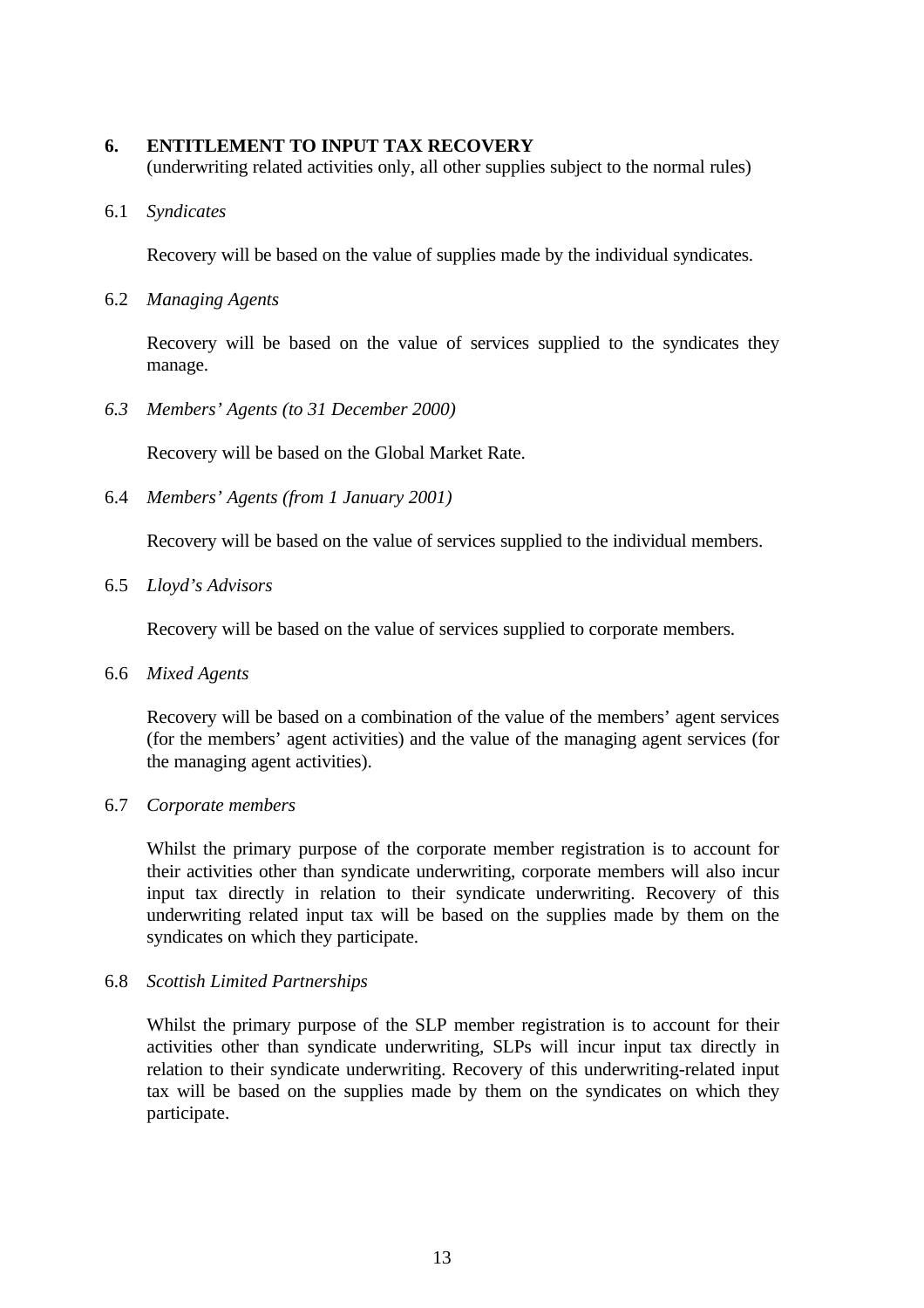#### 6.9 *Natural members*

Whilst the primary purpose of the member registration is to account for activities other than syndicate underwriting, natural members will incur input tax directly in relation to their syndicate underwriting. Recovery of this underwriting-related input tax will normally be based on the global market rate but will be subject to individual agreement with Customs and Excise.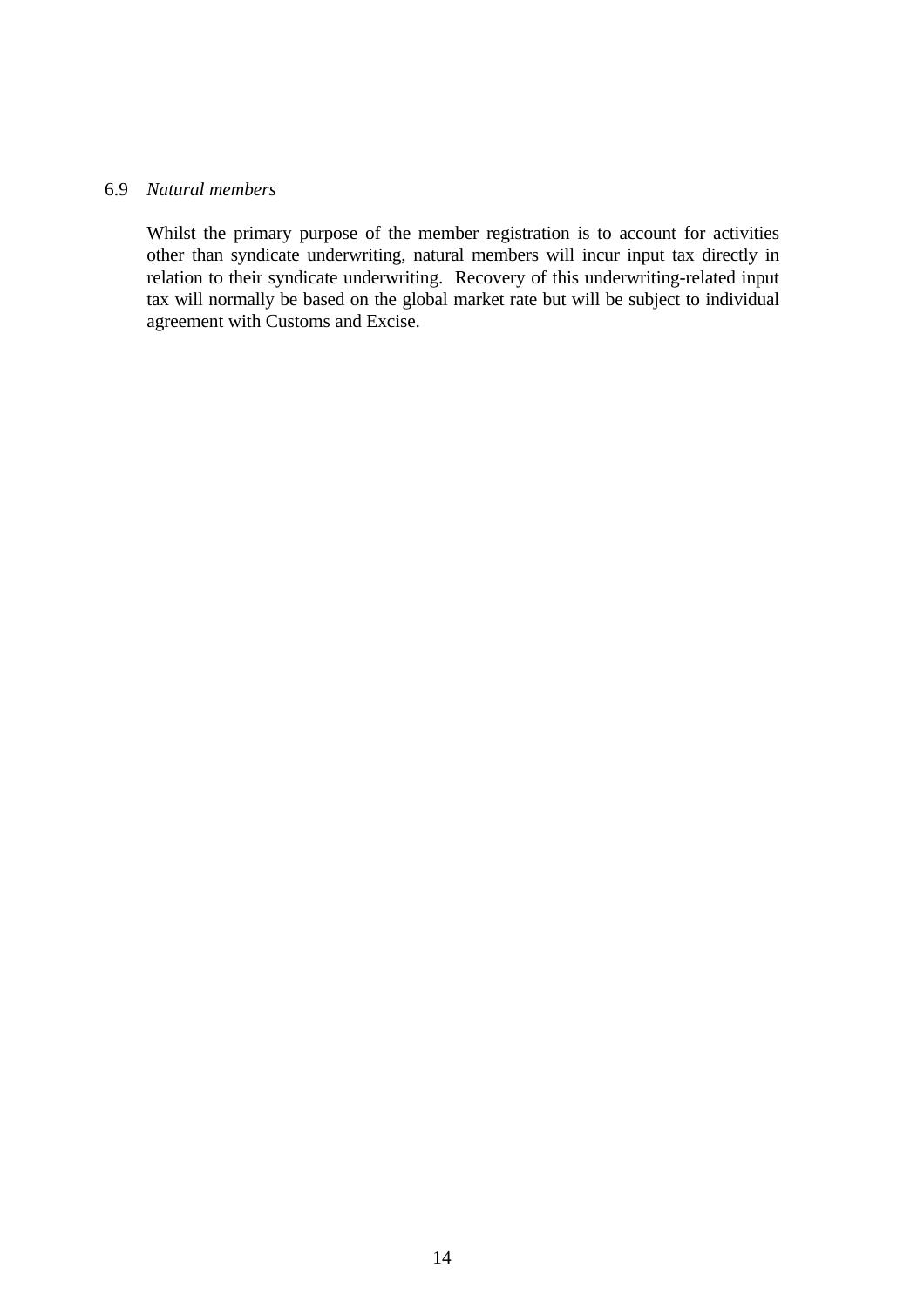# 7. **PARTIAL EXEMPTION**

- 7.1 Each registration making taxable and/or specified supplies (under the Specified Supplies Order 1999 [SI 1999/3121]) in addition to exempt supplies will agree a partial exemption method with Customs and Excise. The method will reflect their business activities, in relation to which they will calculate the amount of recoverable input tax. The partial exemption methods will conform to the legislation that prevails.
- 7.2 Input tax will be directly attributed to supplies made and recovered as appropriate. Input tax that cannot be directly attributed to supplies made will be recovered via the agreed partial exemption calculations.
- 7.3 The treatment of investment activities undertaken by registrations will be agreed as a separate sector within each individual partial exemption method. Input tax recovery on other activities e.g. share issues, will be subject to the normal rules and may constitute a separate sector.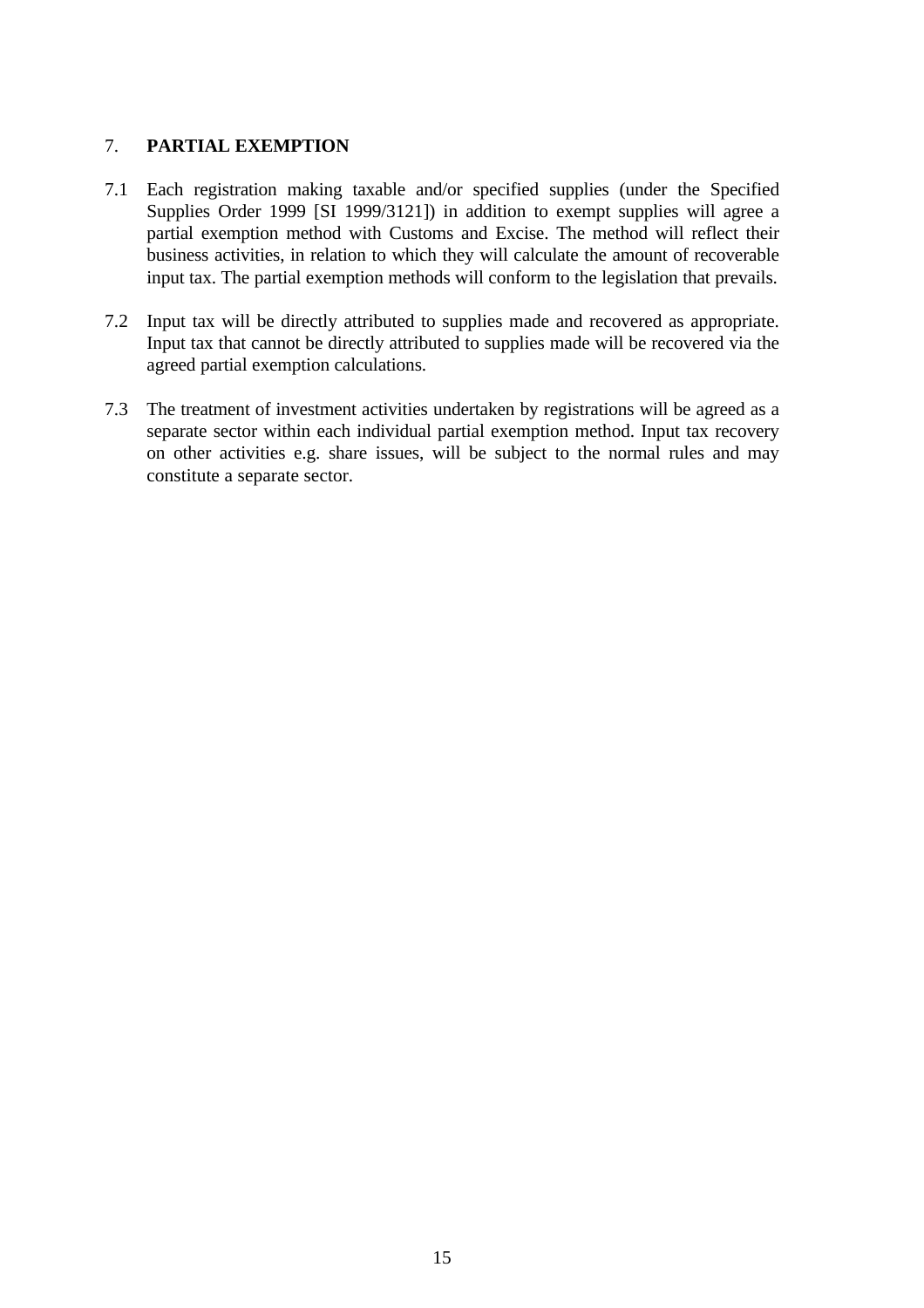## 7.4 *Syndicates – Partial Exemption Method*

The tax year will be 1 January to 31 December with the annual adjustment declared in the December quarter of that tax year.

The partial exemption agreement will comprise at least the following components:

## SECTOR 1 - UNDERWRITING

The calculation will be based on premiums processed, both through the LPSO and elsewhere. Premiums processed by LPSO will be notified on summary reports and declared a quarter in arrears. The Global Market Rate may be used for the first quarter of a new registration.

Premiums will be coded by LPSO as follows,

- $X =$  exempt
- $Z = \text{outside the scope (O/S)}$  with input tax (I/T)credit
- $M =$  mixed, this will be split 50/50 to X and Z

The sector recovery calculation will be,

| Value of premiums O/S with I/T credit | $=$ recoverable %   |
|---------------------------------------|---------------------|
| Value of total premiums               | to 2 decimal places |

# SECTOR 2 - INVESTMENTS

The calculation will be based on either the number or the value of securities sales.

The sector recovery calculation will be,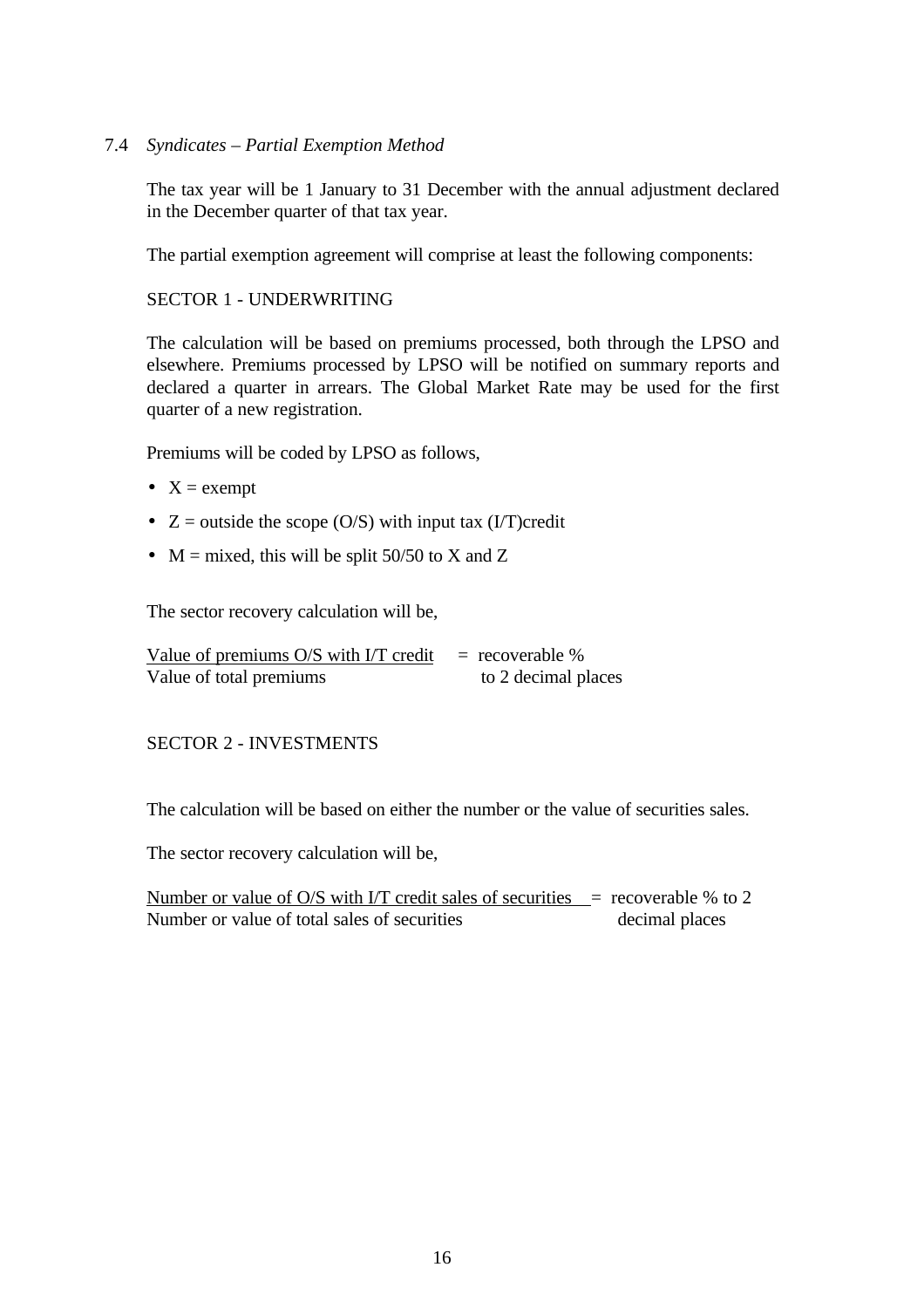## 7.5 *Managing Agents – Partial Exemption Method*

The annual adjustment will be declared in the first quarter following the end of their VAT tax year.

The partial exemption agreement will comprise at least the following components:

## SECTOR 1 - MANAGING AGENT

The calculation will be based upon the value of fees charged to syndicates which the managing agent is authorised to manage by Lloyd's. Where the fees relate to services supplied under the Managing Agents Agreement (General) and Managing Agents Agreement (Corporate Member) the liability split of the fees will be determined by the insurance business underwritten by the syndicates managed.

The sector recovery calculation will be,

Value of  $O/S$  with I/T credit fees  $=$  recoverable % to 2 decimal places Total value of fees

Recovery of input tax in relation to supplies not made under the Managing Agents Agreement (General) and Managing Agents Agreement (Corporate Member) will be subject to the normal rules and may comprise an additional separate sector.

## SECTOR 2 - INVESTMENTS

The calculation will be based on either the number or value of securities sales.

The sector recovery calculation will be,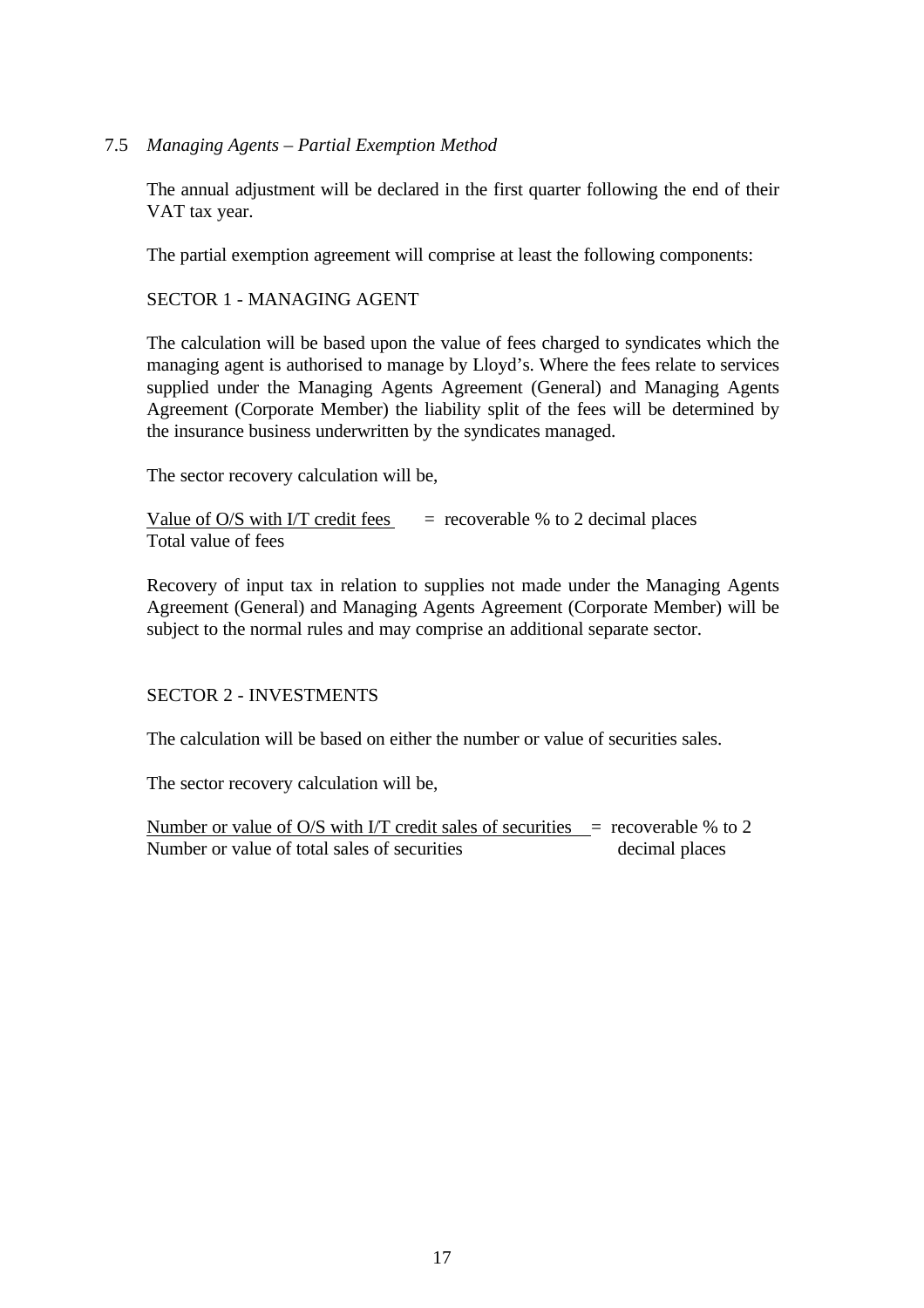## 7.6 *Members' Agents – Partial Exemption Method*

The annual adjustment will be declared in the first quarter following the end of their VAT tax year.

The partial exemption agreement will comprise at least the following components:

SECTOR 1 - MEMBERS' AGENT

The calculation will be based upon the value of fees charged to members under the terms of the Lloyd's members' agents agreement.

The sector recovery calculation will be,

Value of taxable supplies and other supplies with I/T credit  $=$  recoverable % to 2 Total value of supplies decimal places

Recovery of input tax in relation to supplies that are outside the terms of the Lloyd's Members' Agent Agreement will be subject to the normal rules and may constitute a separate sector.

## SECTOR 2 – INVESTMENTS

The calculation will be based on either the number or the value of securities sales.

The sector recovery calculation will be,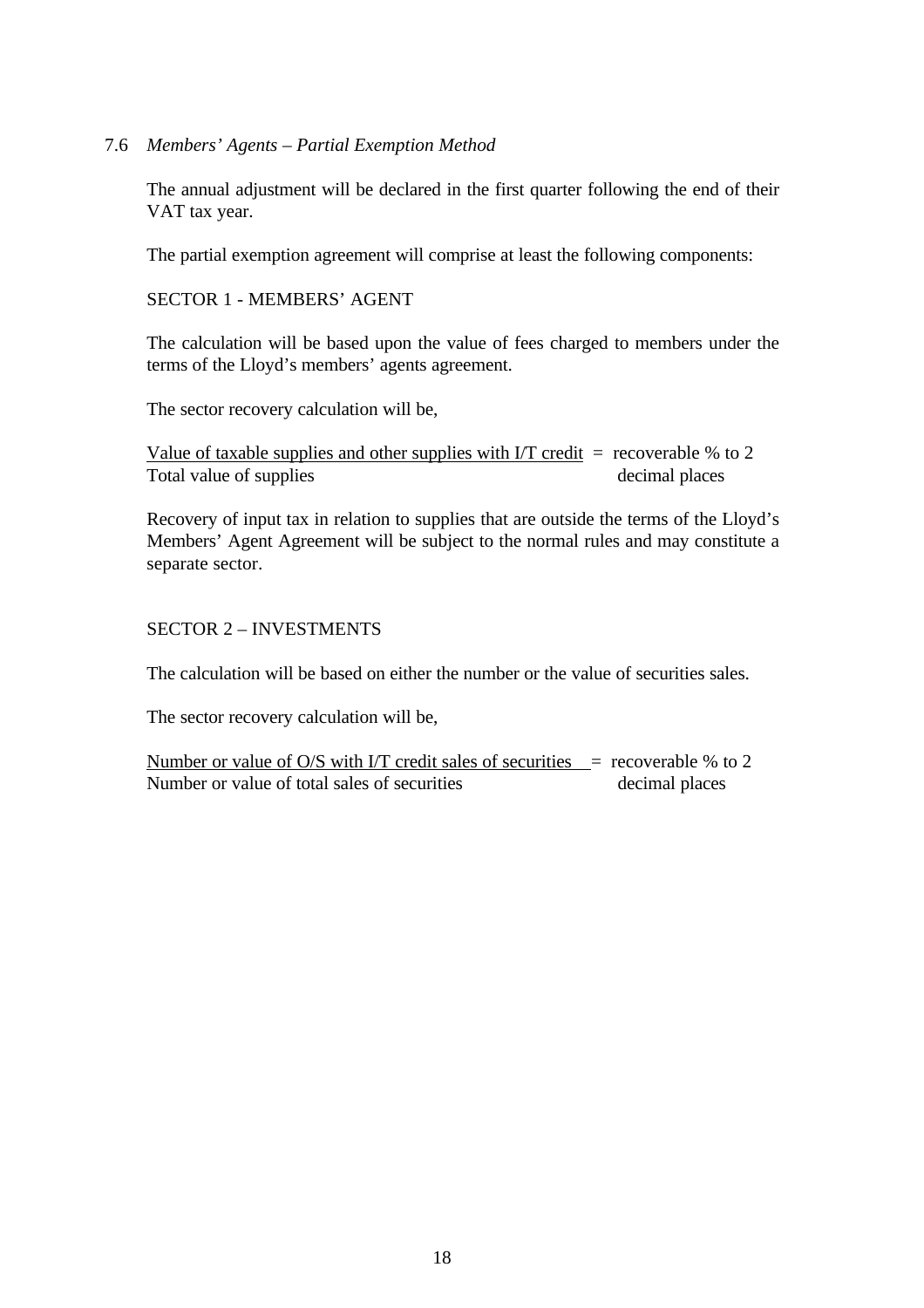## 7.7 *Lloyd's Advisors – Partial Exemption Method*

The annual adjustment will be declared in the first quarter following the end of their VAT tax year.

The partial exemption agreement will comprise at least the following components:

#### SECTOR 1 - LLOYD'S ADVISOR

The calculation will be based upon the value of fees charged to individual corporate members which the advisor is authorised by Lloyd's to advise.

The sector recovery calculation will be,

Value of taxable supplies and other supplies with I/T credit  $=$  recoverable % to Total value of supplies 2 decimal places

Input tax recovery on supplies that are outside the terms of the advisor's agreement may comprise a separate sector.

#### SECTOR 2 - INVESTMENTS

The calculation will be based on either the number or value of securities sales.

The sector recovery calculation will be,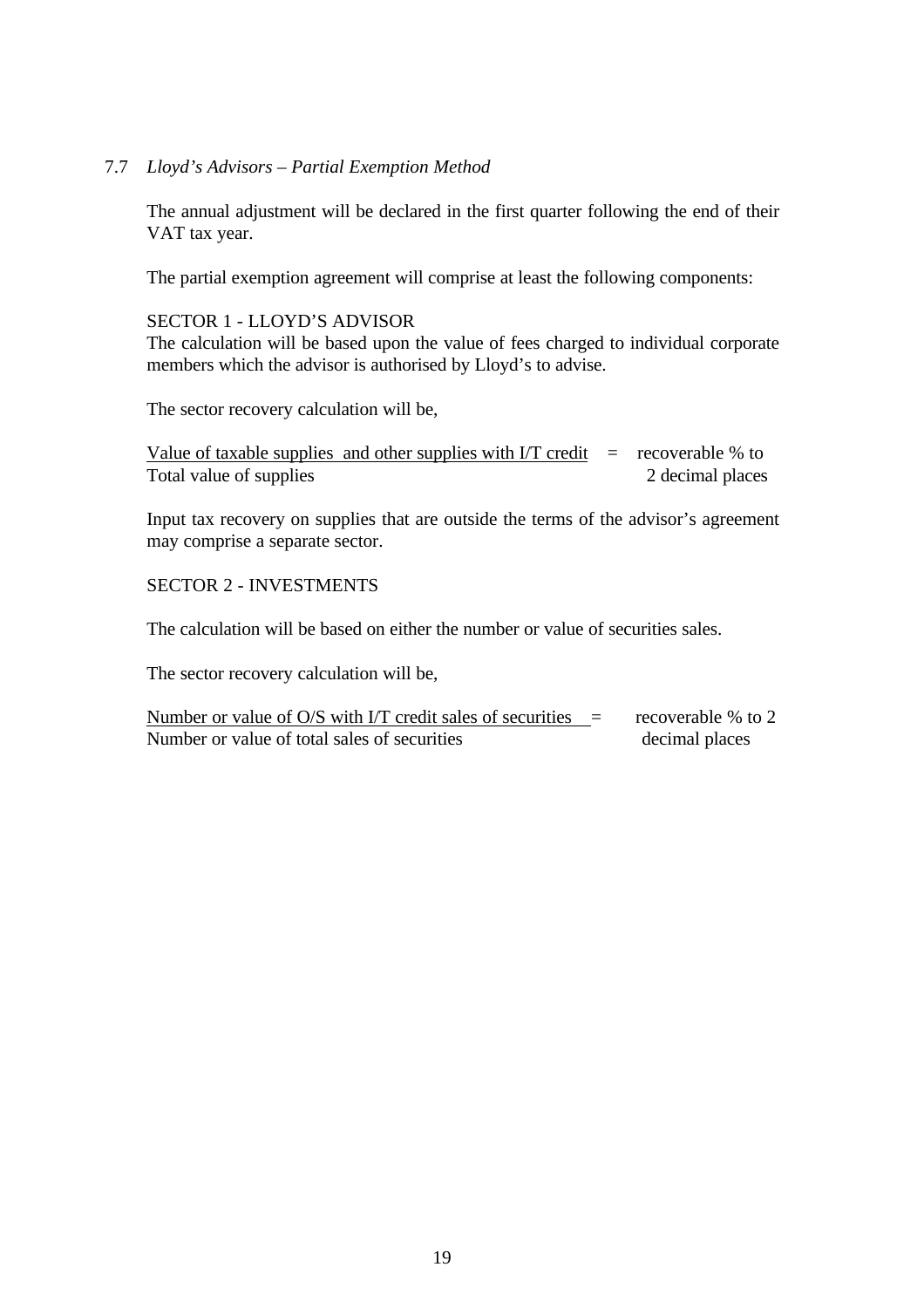## 7.8 *Mixed Agents – Partial Exemption Method*

The annual adjustment will be declared in the first quarter following the end of their VAT tax year.

The partial exemption agreement will comprise at least the following components:

#### SECTOR 1 - MANAGING AGENT

The calculation will be based upon the value of fees charged to syndicates which the managing agent is authorised to manage by Lloyd's. Where the fees relate to services supplied under the Managing Agent's Agreement (General) and Managing Agents Agreement (Corporate Member) the liability split of the fees will be determined by the insurance business underwritten by the syndicates managed.

The sector recovery calculation will be,

| Value of O/S with I/T credit fees | $=$ | recoverable %       |
|-----------------------------------|-----|---------------------|
| Total value of fees               |     | to 2 decimal places |

Input tax recovery on supplies that are outside the terms of the Managing Agent's Agreement (General) and Managing Agent's Agreement (Corporate Member) will be subject to the normal rules and may comprise additional separate sectors.

## SECTOR 2 - MEMBERS' AGENT

The calculation will be based upon the value of fees charged to members under the terms of the Lloyd's Members' Agents Agreement.

The sector recovery calculation will be,

Value of taxable supplies and other supplies with I/T credit  $=$  recoverable % Total value supplies for the sector to 2 decimal places

Recovery of input tax in relation to supplies that are outside the terms of the Members' Agent Agreement will be subject to the normal rules and may constitute a separate sector.

## SECTOR 3 - INVESTMENTS

The calculation will be based on either the number or value of securities sales.

The sector recovery calculation will be,

| Number or value of $O/S$ with I/T credit sales of securities = recoverable % |                     |
|------------------------------------------------------------------------------|---------------------|
| Number or value of total sales of securities                                 | to 2 decimal places |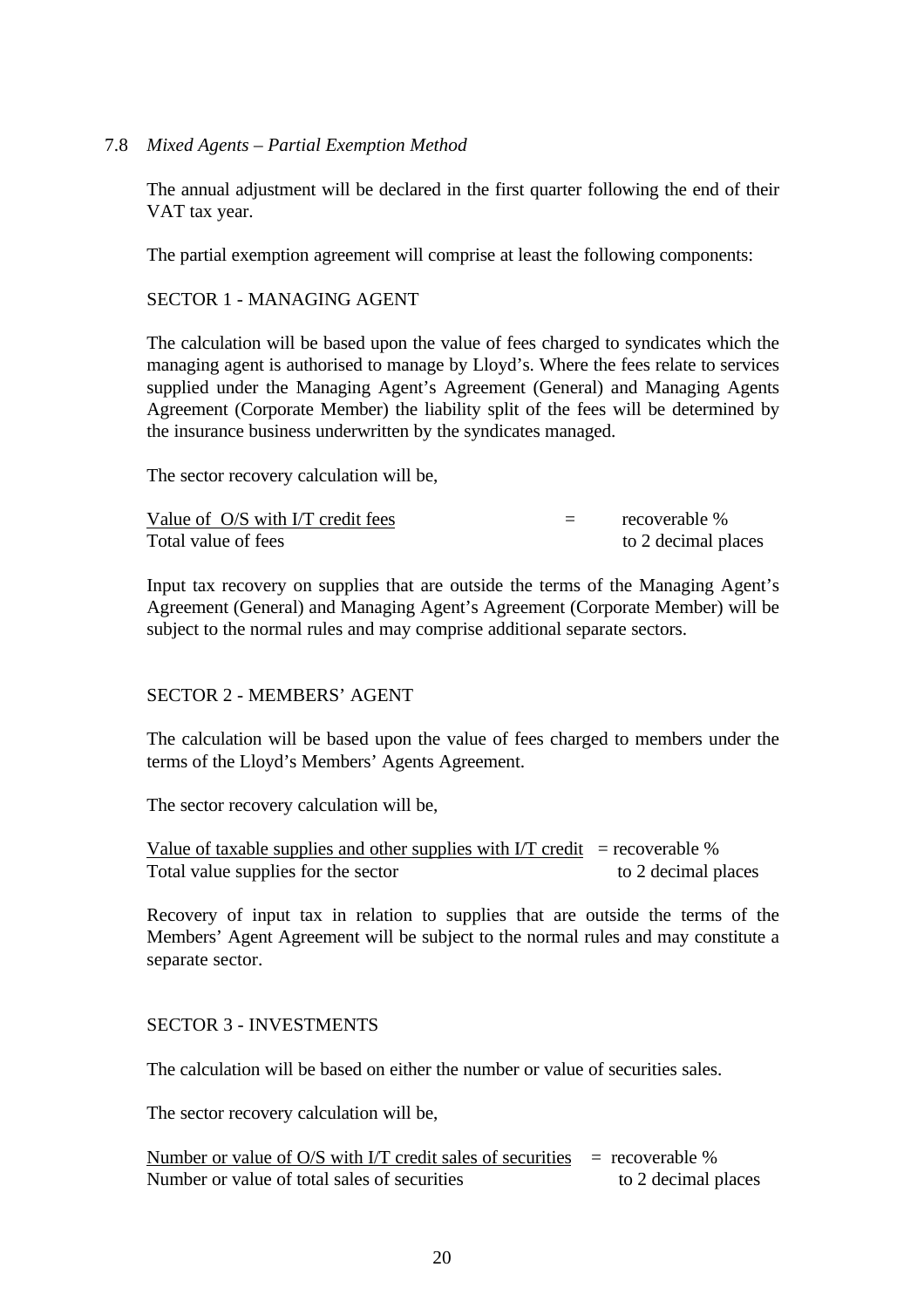7.9 *Corporate Members – Partial Exemption Method*

The annual adjustment will be declared in the first quarter following the end of their VAT tax year.

The partial exemption agreement will comprise at least the following components:

#### SECTOR 1 - INVESTMENTS

The calculation will be based on either the number or value of securities sales.

The sector recovery calculation will be,

Number or value of  $O/S$  with I/T credit sales of securities = recoverable % Number or value of total sales of securities to 2 decimal places

#### SECTOR 2 - SYNDICATE UNDERWRITING

The calculation will be based on the premiums processed through the LPSO and elsewhere.

The sector recovery calculation will be,

```
Value of premiums O/S with I/T credit = recoverable % to 2 decimal places
Total value of premiums
```
Where the corporate member participates on a number of syndicates which makes the above calculation difficult, the Global Market Rate may be used in its place for this sector subject to agreement with Customs & Excise. However those members that participate only on syndicates which write only EU business will not be permitted to use the Global Market Rate or recover input tax in relation to these supplies.

Where a corporate member owns 100% of the capacity on a syndicate consideration will need to be given to establishing a further sector for this activity.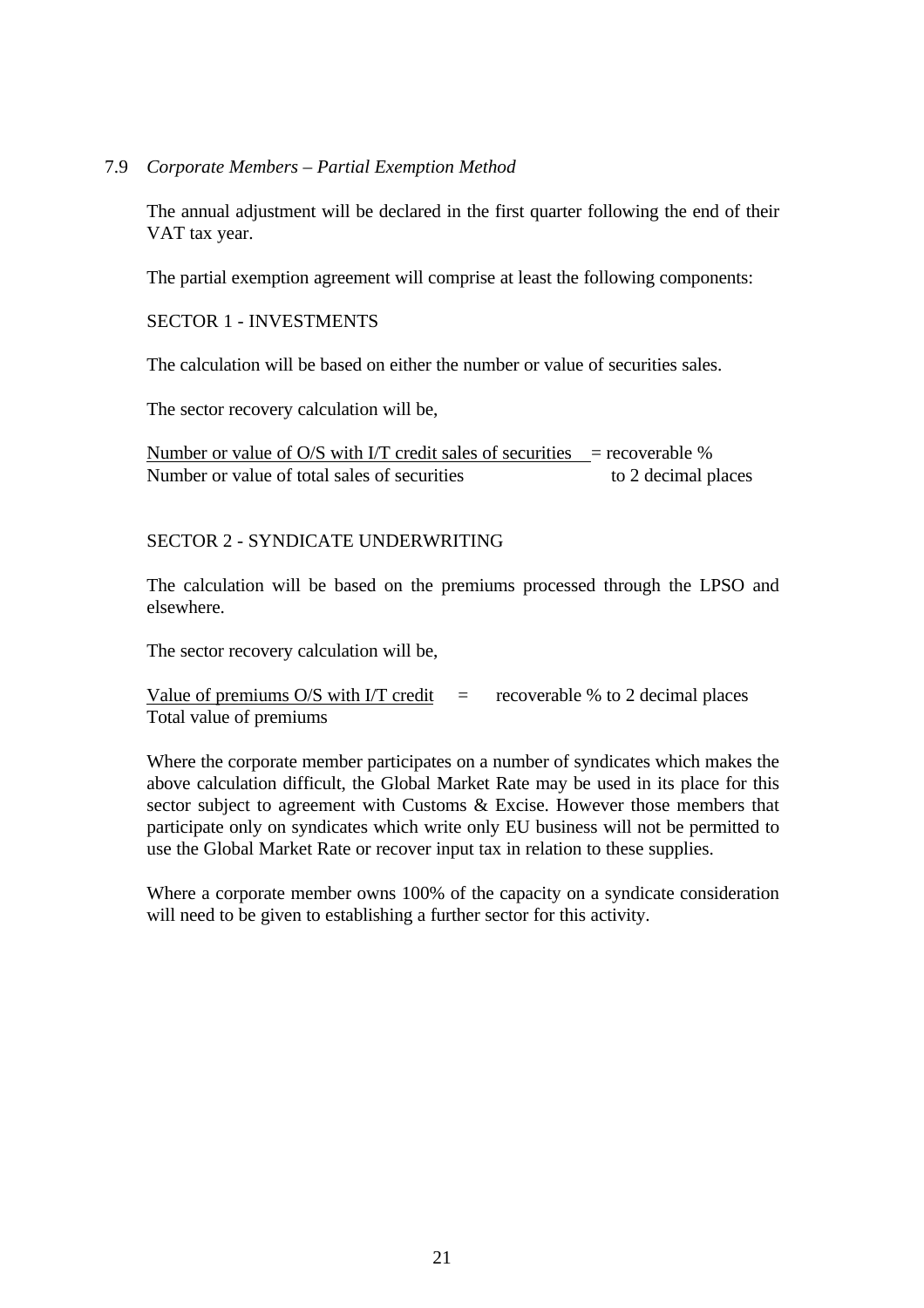#### 7.10 *Scottish Limited Partnerships (SLPs) – Partial Exemption Method*

The annual adjustment will be declared in the first quarter following the end of their VAT tax year.

The partial exemption agreement will comprise at least the following components:

SECTOR 1 - INVESTMENTS

The calculation will be based on either the number or value of securities sales.

The sector recovery calculation will be,

Number or value of O/S with I/T credit sales of securities  $=$  recoverable % to 2 Number or value of total sales of securities decimal places

## SECTOR 2 - SYNDICATE UNDERWRITING

The calculation will be based on the premiums processed through the LPSO and elsewhere.

The sector recovery calculation will be,

Value of premiums O/S with I/T credit  $=$  recoverable % to 2 decimal places Total value of premiums

Where the SLP participates on a number of syndicates which makes the above calculation difficult, The Global Market Rate may be used in its place for this sector. However those members that participate only on syndicates which write only EU business will not be permitted to use the Global Market Rate.

Where a SLP owns 100% of the capacity on a syndicate consideration will need to be given to establishing a further sector for this activity.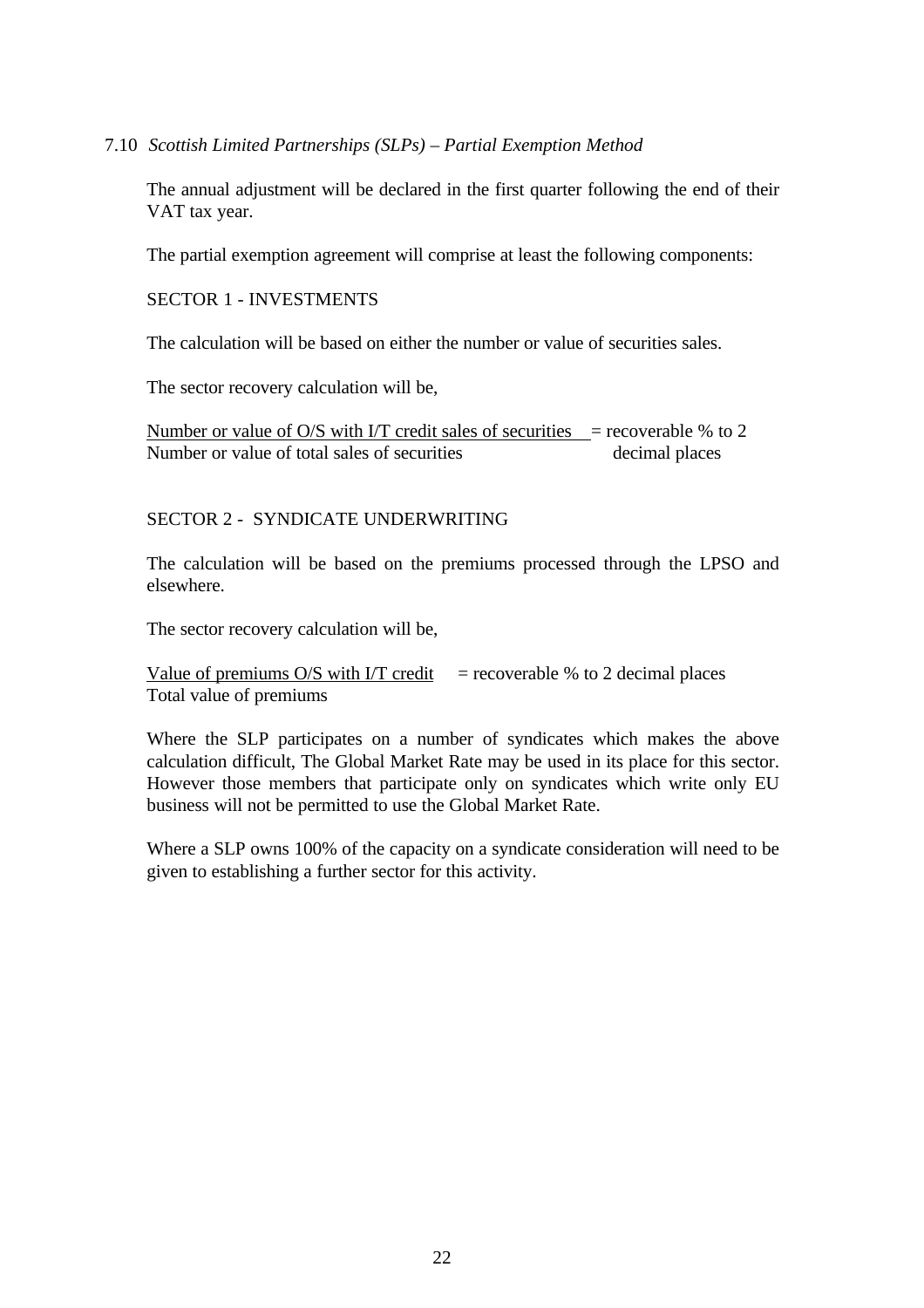#### 7.11 *Natural members – Partial Exemption Method*

Input tax arising from underwriting activities incurred by natural members who are registered for VAT by virtue of business activities other than underwriting at Lloyd's may be recovered subject to the normal rules. The Global Market Rate will normally be used to calculate the recoverable amount. The exception to this will be any members who participate only on syndicates which write only EU business. These members will be unable to recover any underwriting related input tax as they have only written insurance in respect of which there is no right to recover input tax.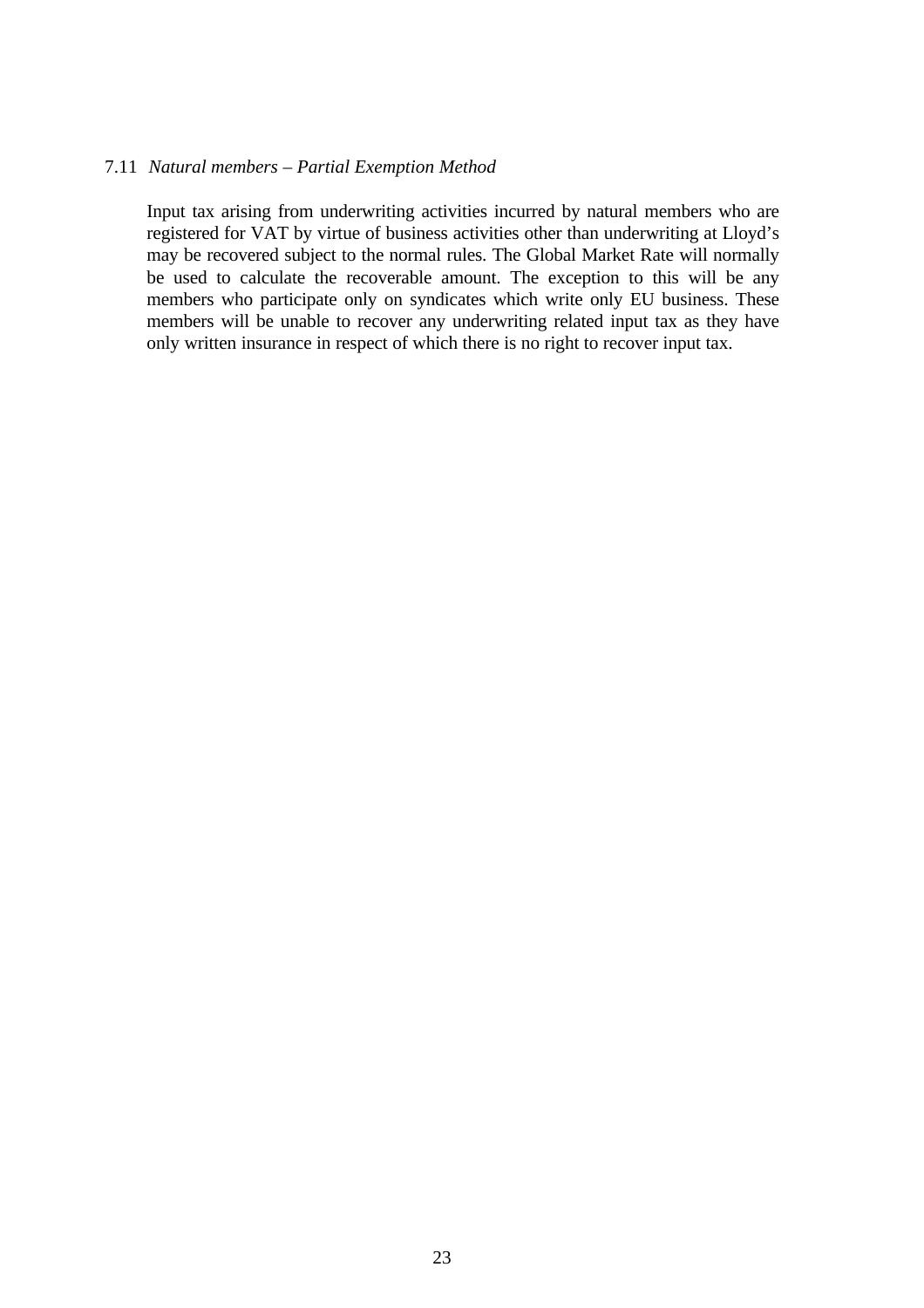# **8. GLOBAL MARKET RATE (GMR)**

- 8.1 The Global Market Recovery rate (GMR) will be calculated each quarter. There will also be an annual calculation for use in the annual adjustment. The GMR will be based on the value of all insurance business written in the Lloyd's market to include:
	- the LPSO calculated VAT premium figures, including small pool business,
	- gross premiums (including IPT) not processed through the LPSO for the previous year of account,
	- Records and Amendments section adjustments.
- 8.2 The method of calculating the GMR will be through a procedure agreed between Lloyd's and Customs and Excise and will be subject to review.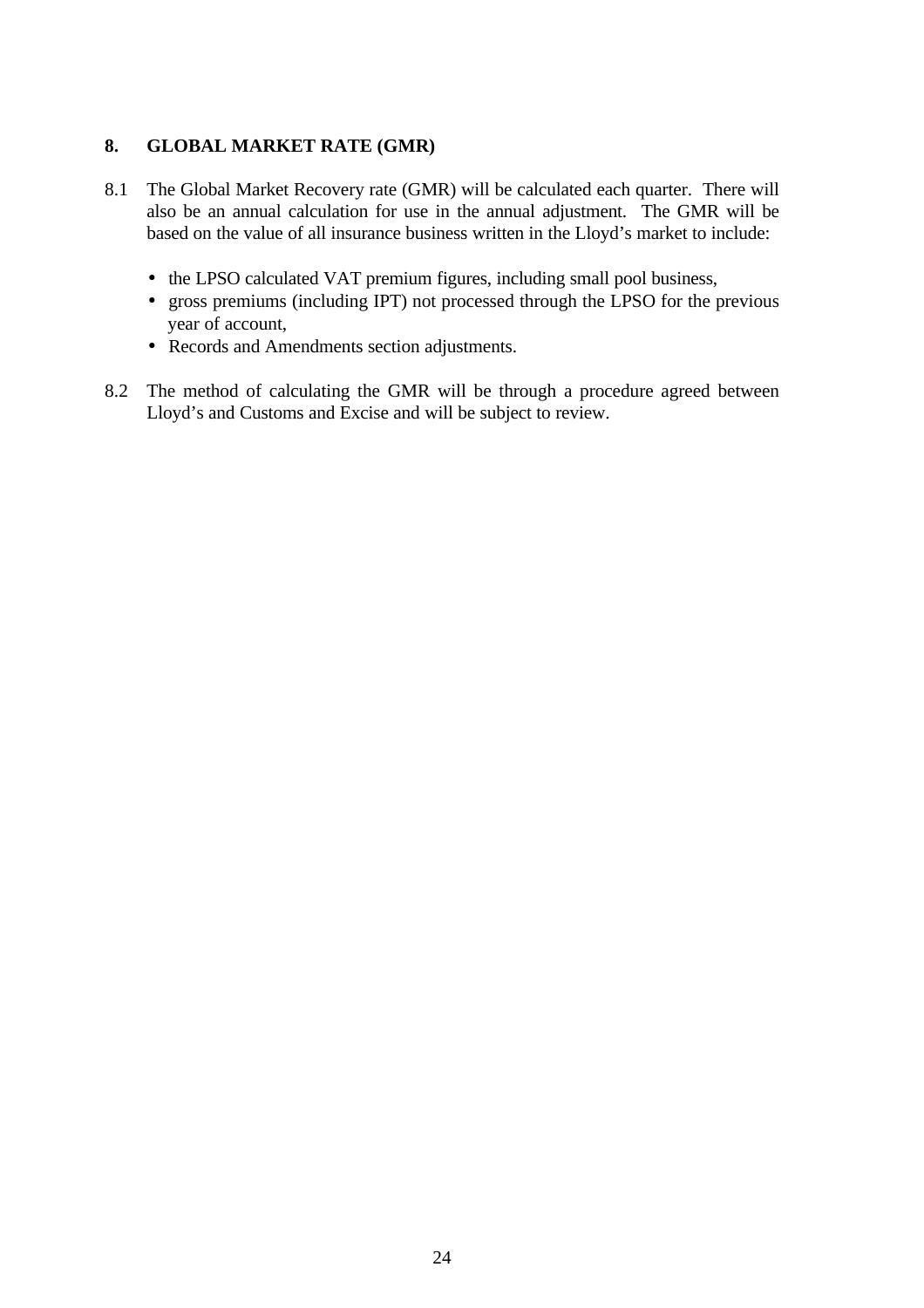# **9. INPUT TAX - ALTERNATIVE EVIDENCE**

Input Tax - Claims expenses ("tabulation figures")

- 9.1 The input tax on services supplied from within the UK in relation to claims will only be regarded as recoverable by the syndicate if the supply is to the syndicate and if the insured in relation to the claim belongs outside the EU. Such input tax is directly attributable to outside the scope supplies with input tax recovery under the terms of the Specified Supplies Order 1999. The evidence to substantiate input tax claims by syndicates is the Underwriters' Signing Message (USM).
- 9.2 The information contained within the USMs will be substantiated by LPSO upon request via procedures agreed with Lloyd's.
- 9.3 The LPSO will retain the original invoices or their scanned images for the period required under prevailing VAT legislation and make them available upon request.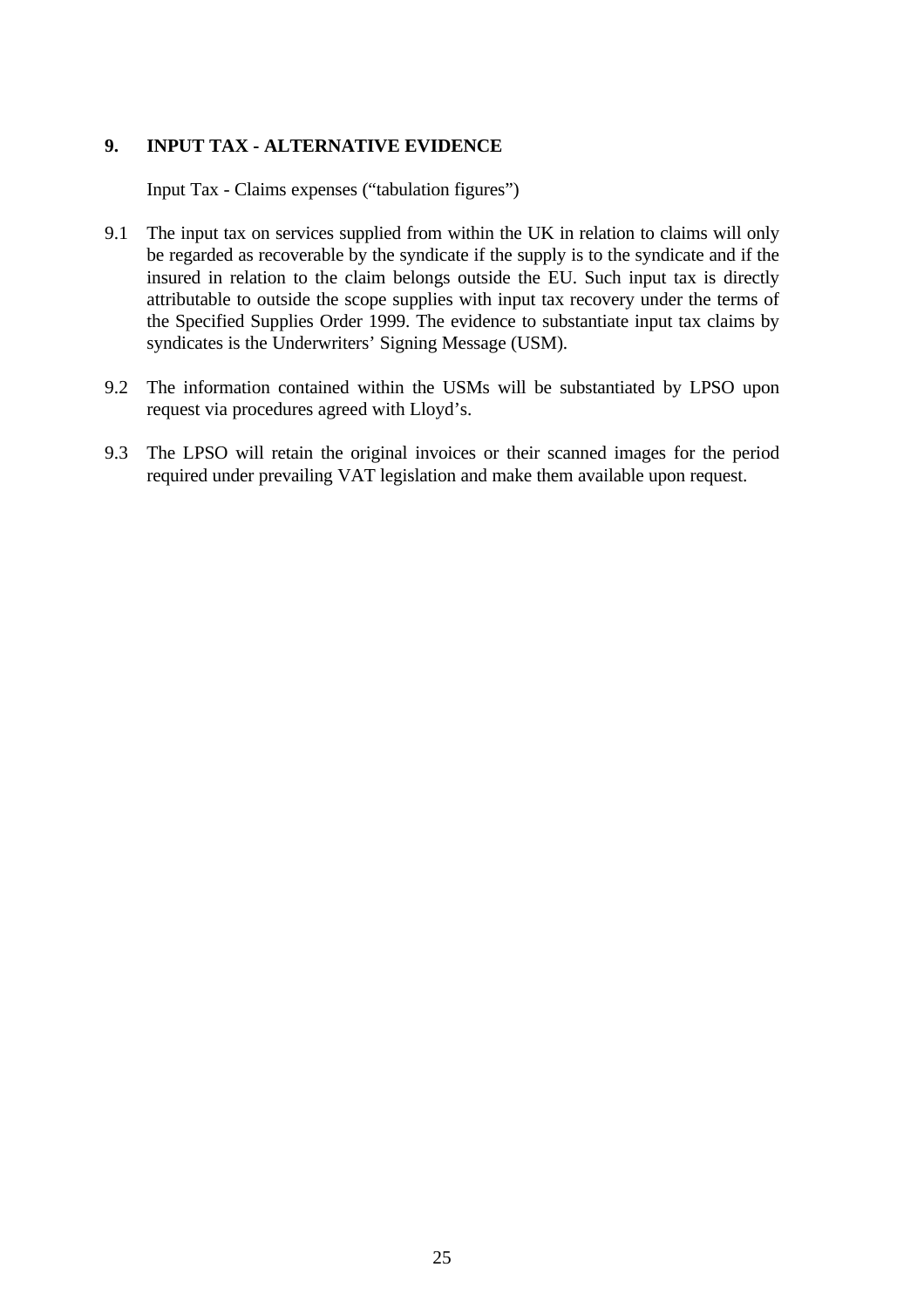# **10. IMPORTED SERVICES**

#### 10.1 *LeBoeuf Lamb Greene & MacRae*

Fees charged by the US firm of LeBoeuf Lamb Green & MacRae are paid centrally by Lloyd's and recharged to the syndicates. The invoices produced by Lloyd's may be treated as invoices for the purposes of calculating the VAT charges under the 'reverse charge' procedure. The fees charged to syndicates relate to a number of supplies and cannot at this time be directly attributed to specific supplies of insurance. Therefore the fees are regarded as residual and input tax may be recovered at the appropriate syndicate rate.

#### *Gross net claims*

- 10.2 Monthly summaries will be made of the values of claims costs processed by LPSO on behalf of syndicates.
- 10.3 A proportion of the services received in dealing with claims are supplied from overseas and are subject to the reverse charge procedure. To arrive at the value of the international services a survey is to be conducted periodically. The procedure and intervals will be as agreed with Lloyd's. Lloyd's will advise syndicates of the prevailing percentage figure.
- 10.4 Syndicates will apply the percentage to the gross net claims figures to arrive at the notional net value of reverse charge services. The VAT rate will be applied to the calculated figure to arrive at the output tax to be declared. The associated input tax will be recovered at the syndicate recovery rate.

*Tax point*

10.5 The tax point is taken as the last working day of the relevant month.